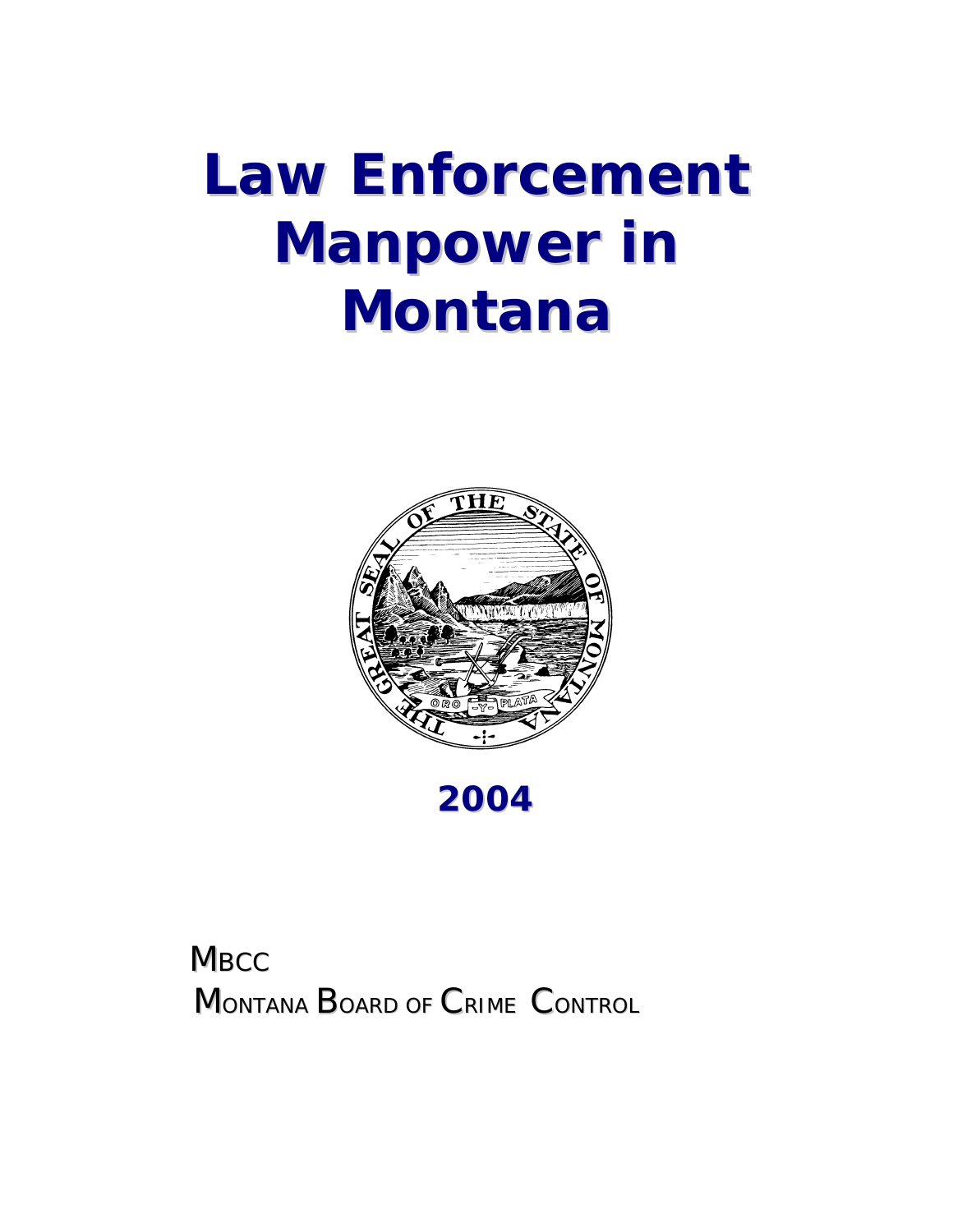## **LAW ENFORCEMENT MANPOWER IN MONTANA**

#### **2004**

Published by the Montana Board of Crime Control Statistical Analysis Center

Janet Donahue, Chair Roland Mena, Executive Director

> Prepared by Kathy Ruppert

> > Published: 2006

3075 N. Montana Ave. PO. Box 1408 Helena, MT 59620-1408 (406) 444-3604 Fax: (406) 444-4722 TTY: (406) 444-7099 mbcc.mt.gov

Alternative formats of this document will be provided upon request. Persons with disabilities who require this material in another format should contact the Montana Board of Crime Control at 3075 N. Montana Ave., PO. Box 1408, Helena, MT 59620-1408 Phone: (406) 444-3604 Fax: (406) 444-4722 TTY: (406) 444-7099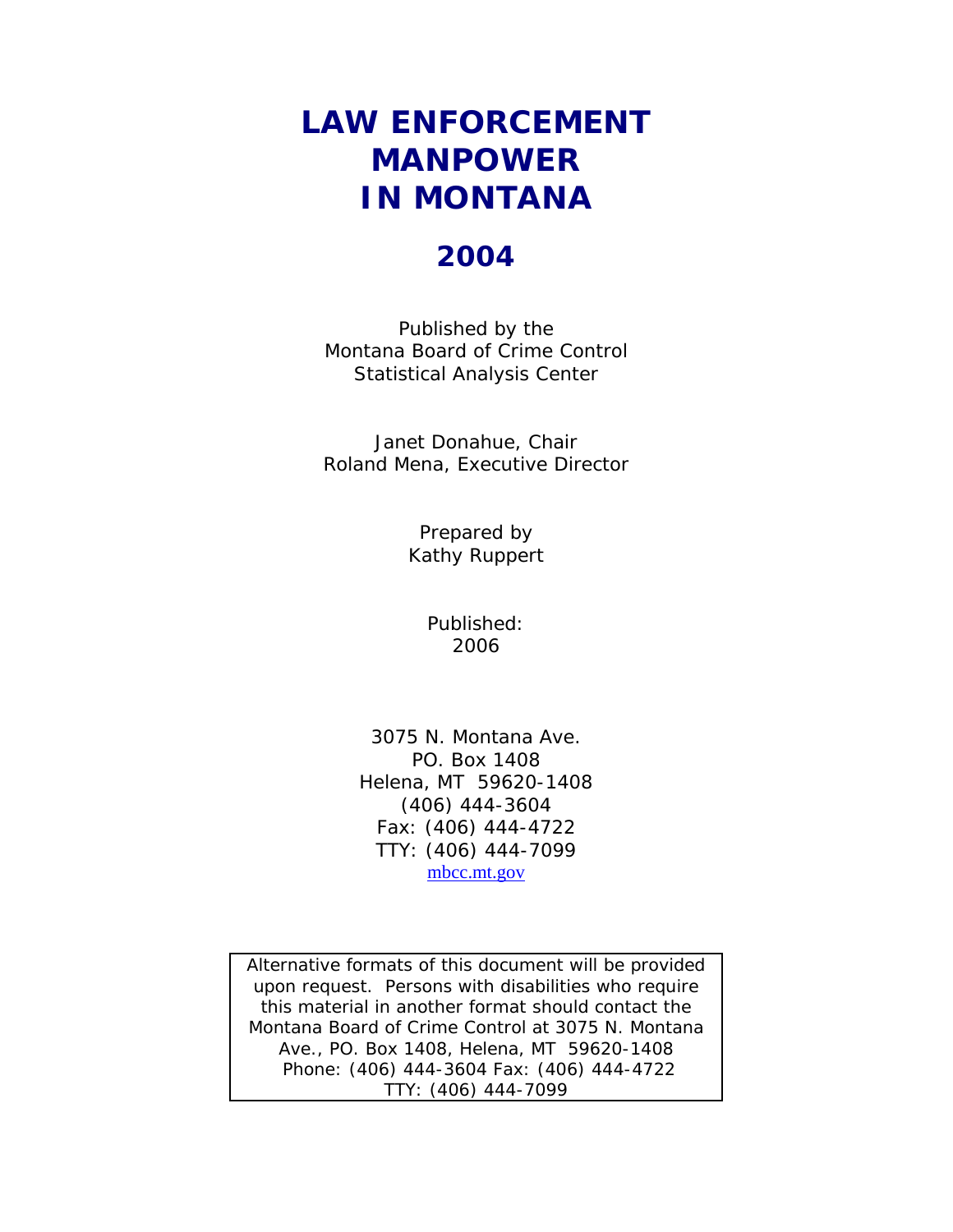# **Table of Contents**

| <b>Chart A</b> Full-time Law Enforcement Personnel1                                      |
|------------------------------------------------------------------------------------------|
|                                                                                          |
| Chart C Full-time Sworn Officers per 1,000 Persons3                                      |
|                                                                                          |
| Montana Law Enforcement by Gender5<br>Chart E Full-time Sworn Officers by Gender5        |
| Part-time and Reserve Personnel5<br>Chart F Sheriff's Office and Police Department Part- |
|                                                                                          |
| Chart H State Agencies with Full-time Sworn Officers.8                                   |
| Chart I Tribal Agencies with Full-time Sworn Officers9                                   |
| Chart J Average Law Enforcement Salaries10                                               |
| <b>Chart K</b> Statewide Law Enforcement Personnel11                                     |
| Appendix 1. Number of Persons Employed by Montana                                        |
| Appendix 2. Number of Persons Employed by Montana                                        |
| <b>Appendix 3. Total Montana Law Enforcement Employees</b>                               |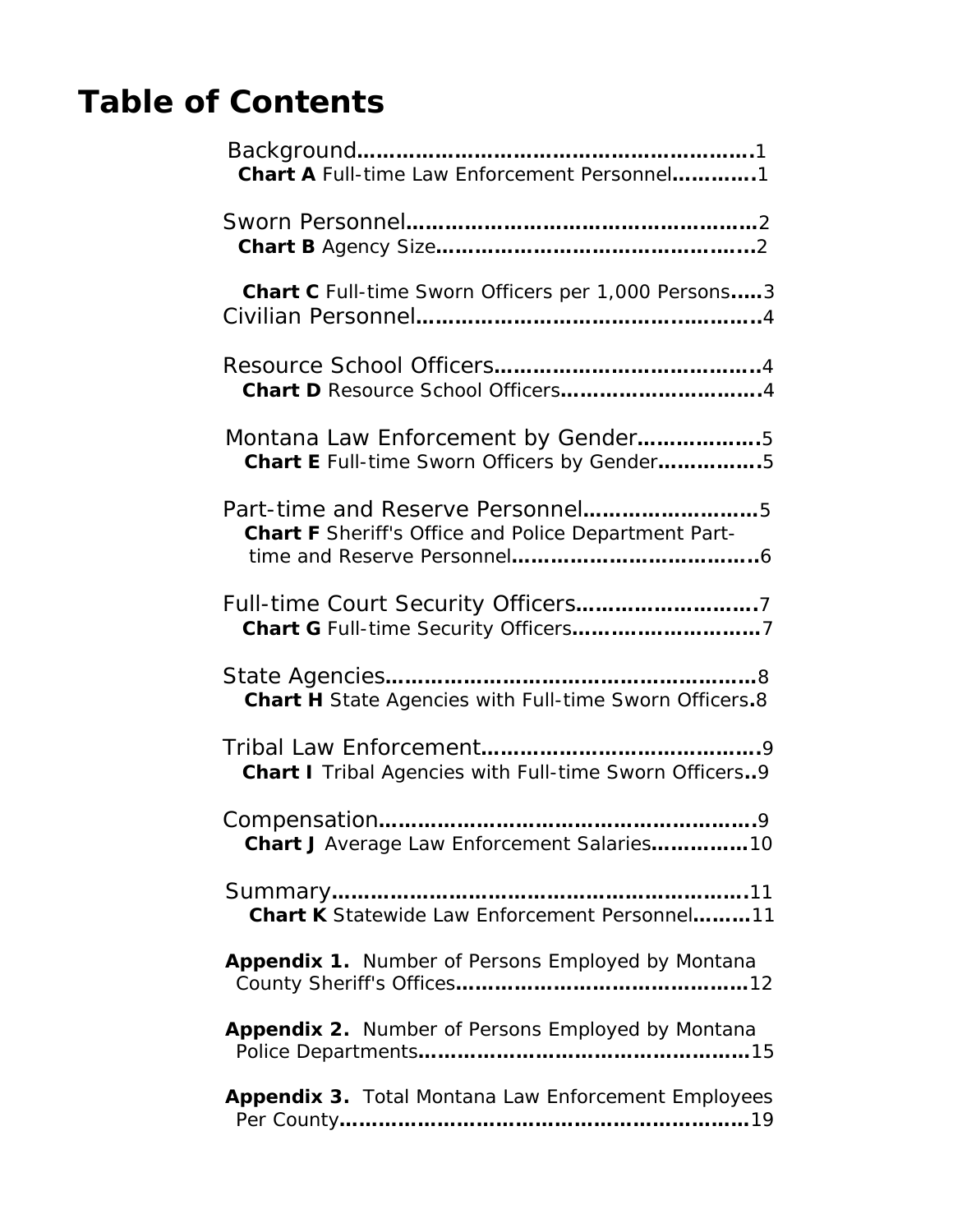#### **2004 LAW ENFORCEMENT PERSONNEL**

#### *Background*

 Annually the Montana Board of Crime Control conducts a survey regarding manpower of the state's local law enforcement agencies. The survey is used to gather information about the type and number of personnel employed by these law enforcement agencies as of October 31 of that year.

 The law enforcement agencies include Police Departments, county Sheriffs' Offices, State Agencies whose employees have the power of arrest, Tribal Law Enforcement Agencies, University Security Forces, and Airport Securities. Not included in the survey are federal employees working in Montana (e.g. Federal Bureau of Investigation, Drug Enforcement Agency and Border Patrol.)

| UMARI A                                                                                                                                                                                  |     |       |       |       |  |  |  |  |  |
|------------------------------------------------------------------------------------------------------------------------------------------------------------------------------------------|-----|-------|-------|-------|--|--|--|--|--|
| <b>Full-time Law Enforcement Personnel</b><br>Montana 2004                                                                                                                               |     |       |       |       |  |  |  |  |  |
| <b>Total Full-</b><br><b>Civilian</b><br>Number of<br><b>Type of</b><br><b>Sworn</b><br>time<br><b>Agency</b><br><b>Agencies</b><br><b>Persons</b><br><b>Persons</b><br><b>Employees</b> |     |       |       |       |  |  |  |  |  |
| <b>Police Departments</b>                                                                                                                                                                | 56  | 691   | 178   | 869   |  |  |  |  |  |
| <b>Sheriff's Offices</b>                                                                                                                                                                 | 56  | 691   | 864   | 1,555 |  |  |  |  |  |
| <b>Total, Police Departments</b>                                                                                                                                                         |     |       |       |       |  |  |  |  |  |
| & Sheriff's Offices                                                                                                                                                                      | 112 | 1,382 | 1,042 | 2,424 |  |  |  |  |  |
|                                                                                                                                                                                          |     |       |       |       |  |  |  |  |  |
| Airport Security                                                                                                                                                                         | 3   | 14    | 1     | 15    |  |  |  |  |  |
| <b>State Agencies</b>                                                                                                                                                                    | 7   | 457   | 160   | 617   |  |  |  |  |  |
| <b>Tribal Law Enforcement</b>                                                                                                                                                            | 3   | 53    | 19    | 72    |  |  |  |  |  |
| <b>University Security</b>                                                                                                                                                               | 3   | 36    | 26    | 62    |  |  |  |  |  |
| <b>Total, Other Agencies</b><br>16<br>560<br>206<br>766                                                                                                                                  |     |       |       |       |  |  |  |  |  |
|                                                                                                                                                                                          |     |       |       |       |  |  |  |  |  |
| <b>Statewide Totals</b>                                                                                                                                                                  | 128 | 1,942 | 1,248 | 3,190 |  |  |  |  |  |

**CHART A**

Source: Montana Board of Crime Control 2004 Manpower Survey

 A total of 128 law enforcement agencies responded to the 2004 survey. Information for five agencies was not available. The Board of Crime Control would not be able to present this information if it were not for the cooperation of these law enforcement agencies. The effort and time that went into completing the survey are greatly appreciated.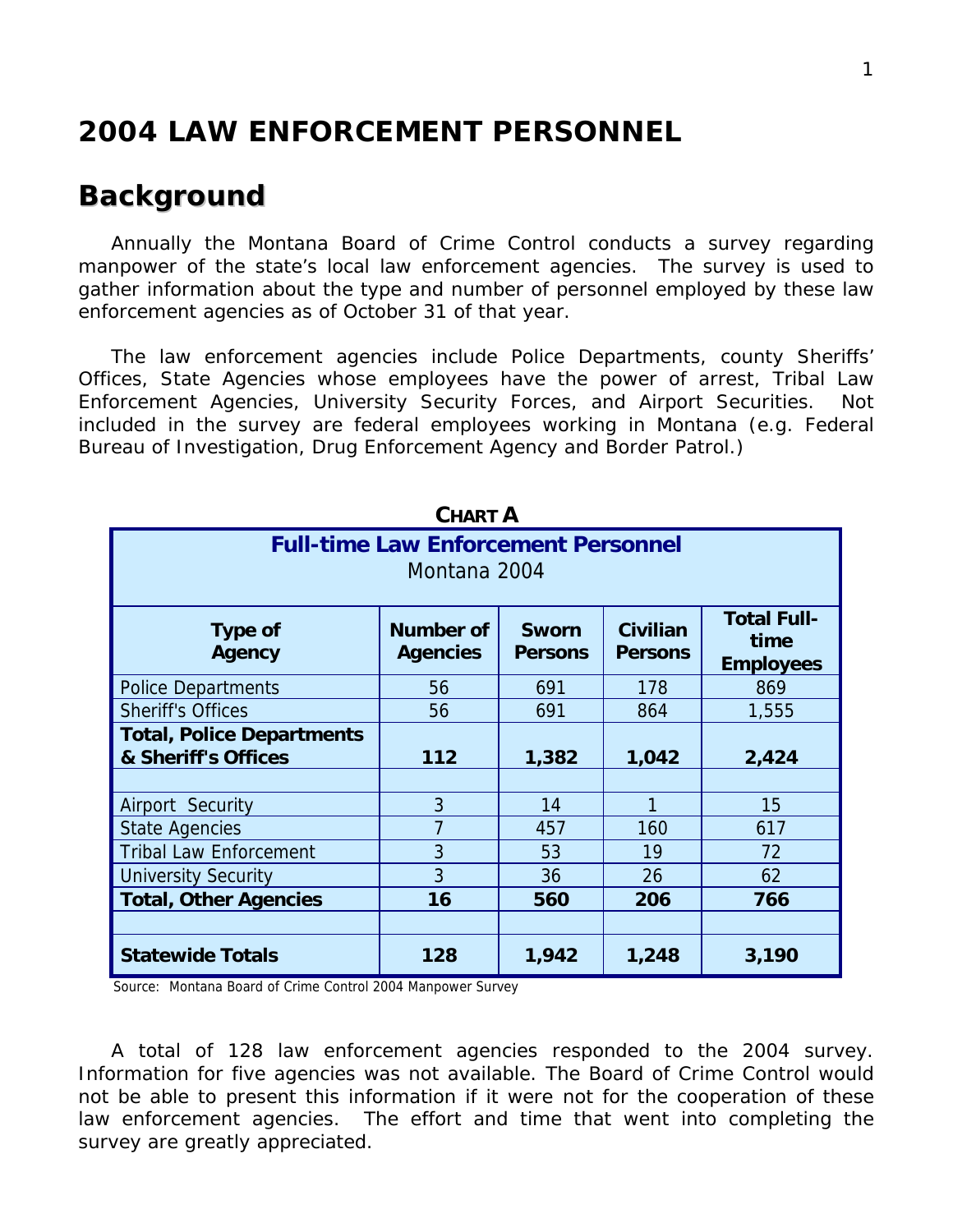#### *Sworn Personnel*

 Sworn officers are those with the power to make arrests. A sworn officer may be either a staff or line officer. Staff officer functions are primarily administrative, while a line officer basically provides direct services. The number of sworn officers statewide decreased just slightly from 2003 to 2004. On October 31, 2004, there were 1,942 full-time sworn law enforcement officers. This number represents a 1.9% decrease since 2003. The count and categories of sworn officers can be seen in Chart A on the previous page.

 Out of the 1,382 sworn officers in local and county law enforcement, Police Departments and Sheriff's Offices each represented an equal half of this total. The size of individual Police Departments and Sheriff's Offices is quite varied in Montana. In 2004, the smallest agency reported 1 sworn officer while the largest reported 130.



Source: Montana Board of Crime Control 2004 Manpower Survey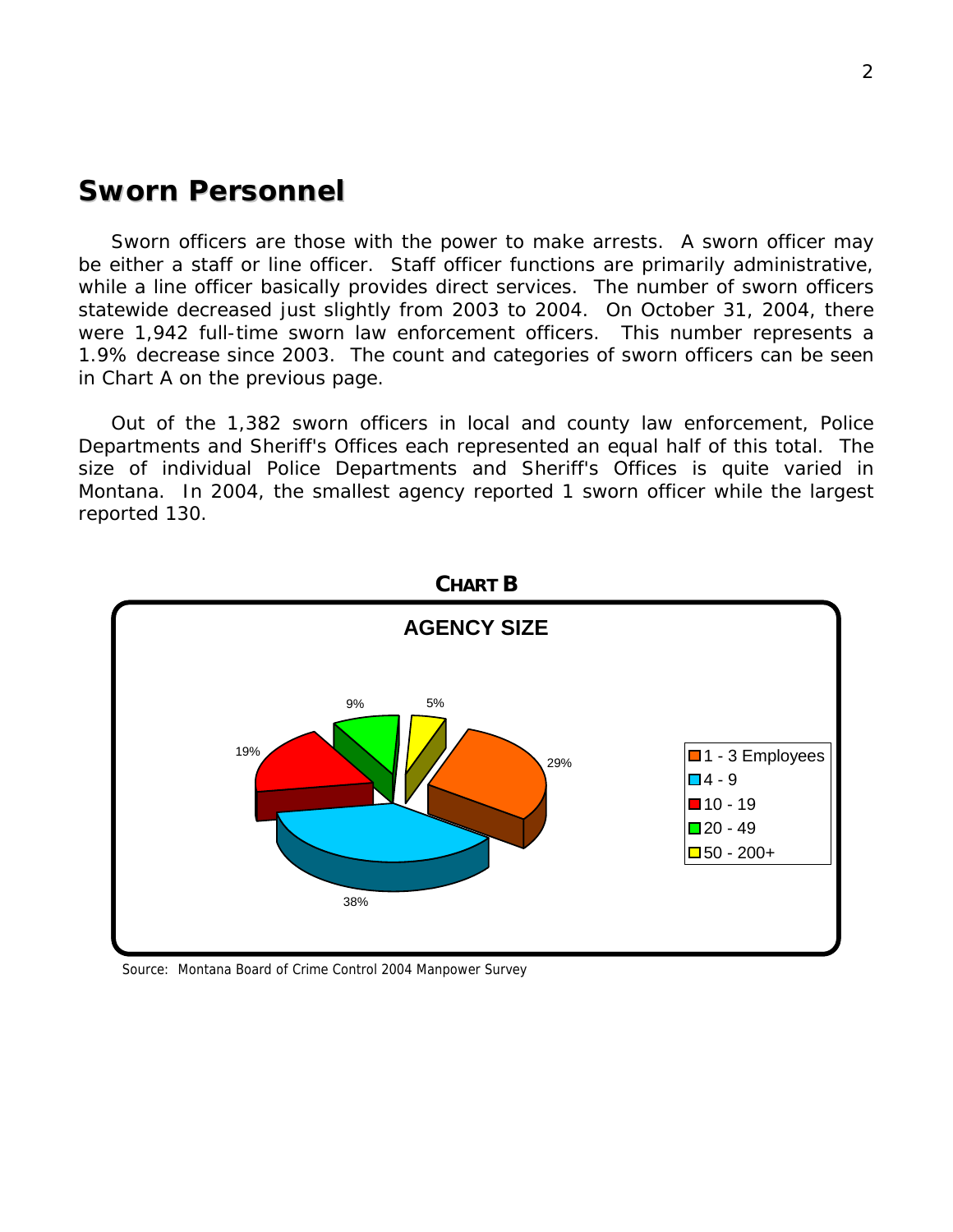An estimated total population of 917,621 for 2004 was used to calculate the statewide rate per capita. The United States Department of Justice, Federal Bureau of Investigation provides this estimated population. In 2004 the statewide ratio of stem congenion presention of Sheriff's Offices and Police Departments, was 1.5 law enforcement officers per 1,000 Montanans.

| <b>CHART C</b>                                                                             |      |      |  |  |  |  |
|--------------------------------------------------------------------------------------------|------|------|--|--|--|--|
| <b>Full-time Sworn Officers</b>                                                            |      |      |  |  |  |  |
| Per 1,000 Persons                                                                          |      |      |  |  |  |  |
| Montana 2003 - 2004                                                                        |      |      |  |  |  |  |
| <b>Based on Population</b>                                                                 |      |      |  |  |  |  |
|                                                                                            | 2003 | 2004 |  |  |  |  |
| <b>Sheriff's Office Jurisdictions*</b>                                                     |      |      |  |  |  |  |
| $25,000 - 50,000$                                                                          | 1.2  | 1.2  |  |  |  |  |
| $10,000 - 24,999$                                                                          | 1.1  | 1.2  |  |  |  |  |
| <b>Under 10,000</b>                                                                        | 1.6  | 1.7  |  |  |  |  |
| <b>Total, Sheriff's Office Jurisdictions</b>                                               | 1.3  | 1.4  |  |  |  |  |
| <b>Police Department Jurisdictions</b>                                                     |      |      |  |  |  |  |
| $50,000 - 100,000$                                                                         | 1.4  | 1.4  |  |  |  |  |
| $25,000 - 49,999$                                                                          | 1.6  | 1.7  |  |  |  |  |
| $10,000 - 24,999$                                                                          | 2.0  | 2.0  |  |  |  |  |
| <b>Under 10,000</b>                                                                        | 2.1  | 2.1  |  |  |  |  |
| <b>Total, Police Department Jurisdictions</b>                                              | 1.7  | 1.7  |  |  |  |  |
| <b>Sheriff's Offices &amp; Police Departments</b>                                          |      |      |  |  |  |  |
| <b>Combined</b>                                                                            | 1.5  | 1.5  |  |  |  |  |
| <b>Statewide</b>                                                                           |      |      |  |  |  |  |
| Includes Sheriff's Offices, Police Departments, State                                      |      |      |  |  |  |  |
| Agencies, Tribal Law Enforcement, University Security,<br>and Airport Security             | 2.2  | 2.1  |  |  |  |  |
| * Consolidated City/ County Law Enforcement Agencies are included in the Sheriff's Offices |      |      |  |  |  |  |
| category.                                                                                  |      |      |  |  |  |  |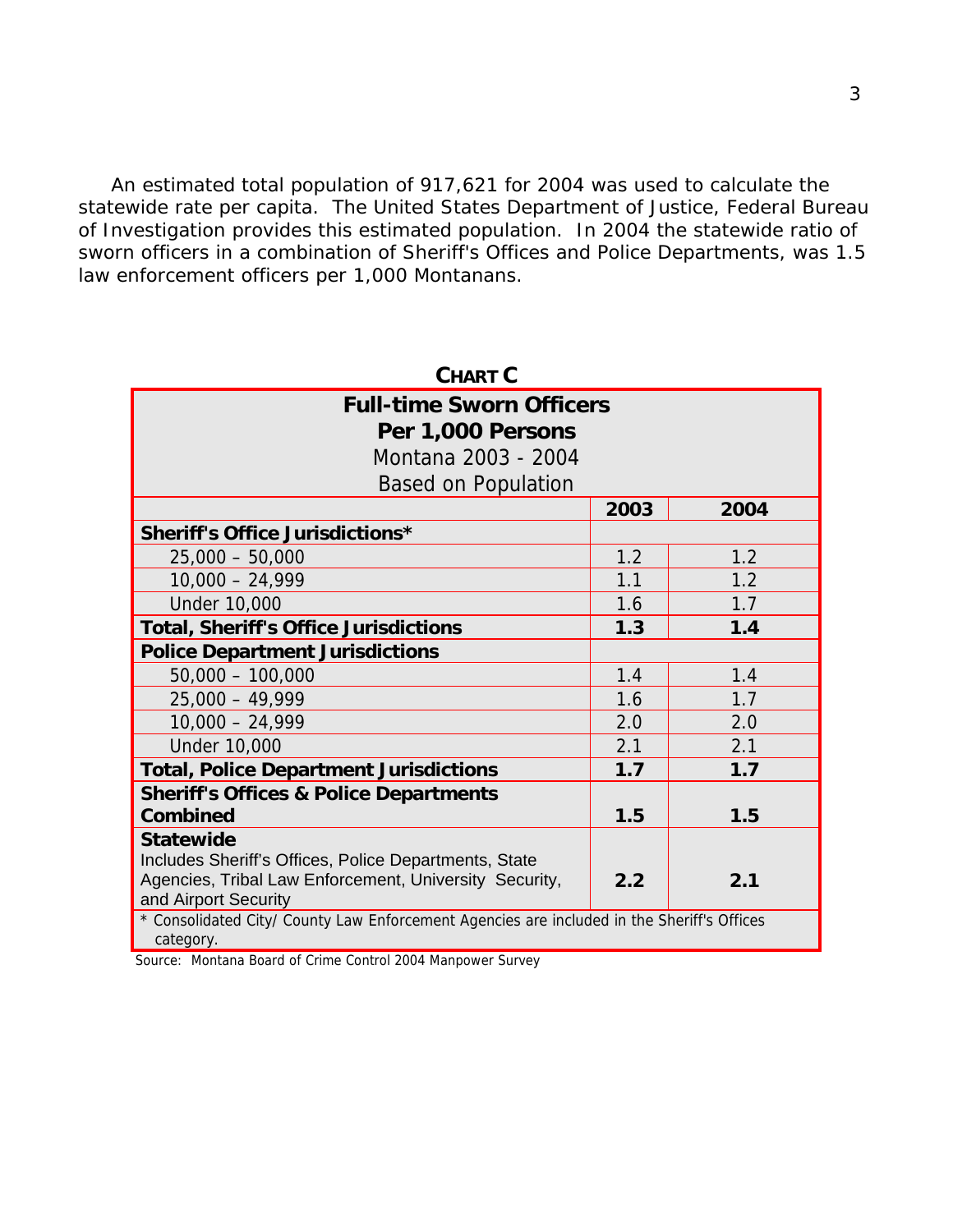#### *Civilian Personnel*

 Civilian employees in Sheriff's Offices and Police Departments typically include the detention officers, dispatchers, records personnel and office staff. They do not have powers of arrest. A total of 1,042 civilian personnel, or 1.1 civilians per 1,000 Montanans, provided support for officers in Sheriff's Offices and Police Departments in 2004. This represents a 3.8% decrease over the 1,082 civilians employed in 2003. Civilian personnel represented 43.0% of the total number of Sheriff's Offices and Police Departments' full-time employees in 2004.

#### *Resource School Officers*

 Out of the total full-time sworn, part-time and reserve officers statewide, 80 are Resource School Officers. The Police Departments employ 45, Sheriff's Offices 33 and 1 each for the Tribal Law Enforcement Agencies and University Security Forces.



Source: Montana Board of Crime Control 2004 Manpower Survey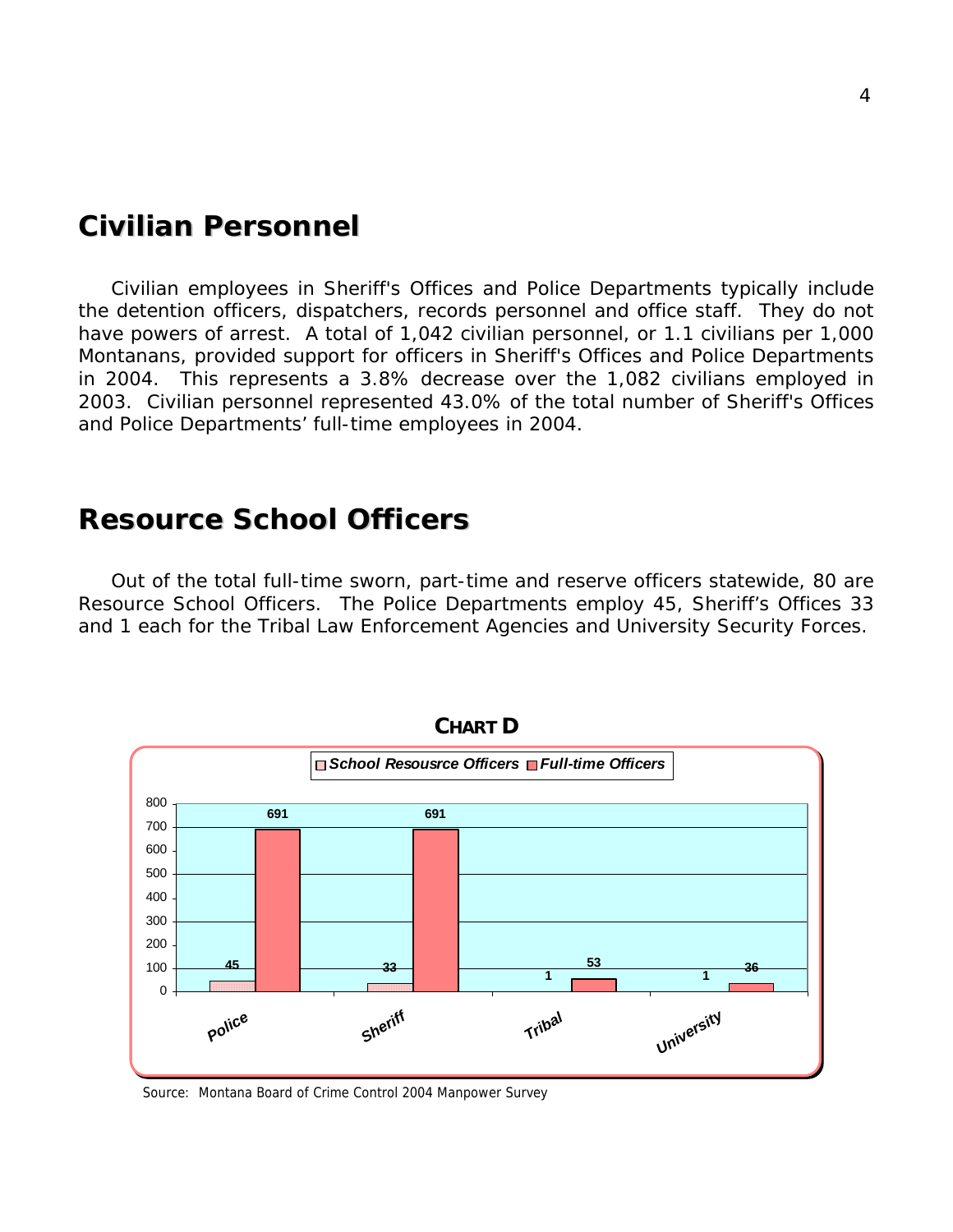#### *Montana Law Enforcement by Gender*

 On a statewide basis, for all types of law enforcement, female officers remained the same over the past year.

| <b>CHART E</b>                            |                                     |        |                                     |     |  |  |  |  |
|-------------------------------------------|-------------------------------------|--------|-------------------------------------|-----|--|--|--|--|
| <b>Full-time Sworn Officers by Gender</b> |                                     |        |                                     |     |  |  |  |  |
|                                           | Montana 2004                        |        |                                     |     |  |  |  |  |
| <b>Type</b>                               | <b>Male</b>                         |        | <b>Female</b>                       |     |  |  |  |  |
| Of<br><b>Agency</b>                       | <b>Number of</b><br><b>Officers</b> | %      | <b>Number of</b><br><b>Officers</b> | %   |  |  |  |  |
| <b>Police Departments</b>                 | 639                                 | 92%    | 52                                  | 8%  |  |  |  |  |
| <b>Sheriff's Offices</b>                  | 653                                 | 95%    | 38                                  | 5%  |  |  |  |  |
| <b>Subtotal</b>                           | 1,292                               | 93%    | 90                                  | 7%  |  |  |  |  |
| <b>Airport Security</b>                   | 14                                  | 100.0% | $\Omega$                            | 0%  |  |  |  |  |
| <b>State Agencies</b>                     | 439                                 | 96%    | 18                                  | 4%  |  |  |  |  |
| <b>Tribal Law</b><br>Enforcement          | 51                                  | 93%    | $\overline{2}$                      | 4%  |  |  |  |  |
| <b>University Security</b>                | 30                                  | 83%    | 6                                   | 17% |  |  |  |  |
| <b>Total</b>                              | 534                                 | 95%    | 26                                  | 5%  |  |  |  |  |

Source: Montana Board of Crime Control 2004 Manpower Survey

#### *Part-time and Reserve Personnel*

 Part-time law enforcement officers have the same powers as full-time officers. They are sworn and have full powers of arrest. Reserve personnel are part-time, volunteer members of a law enforcement agency. The appointing authority has control of a reserve officer's scope of authority.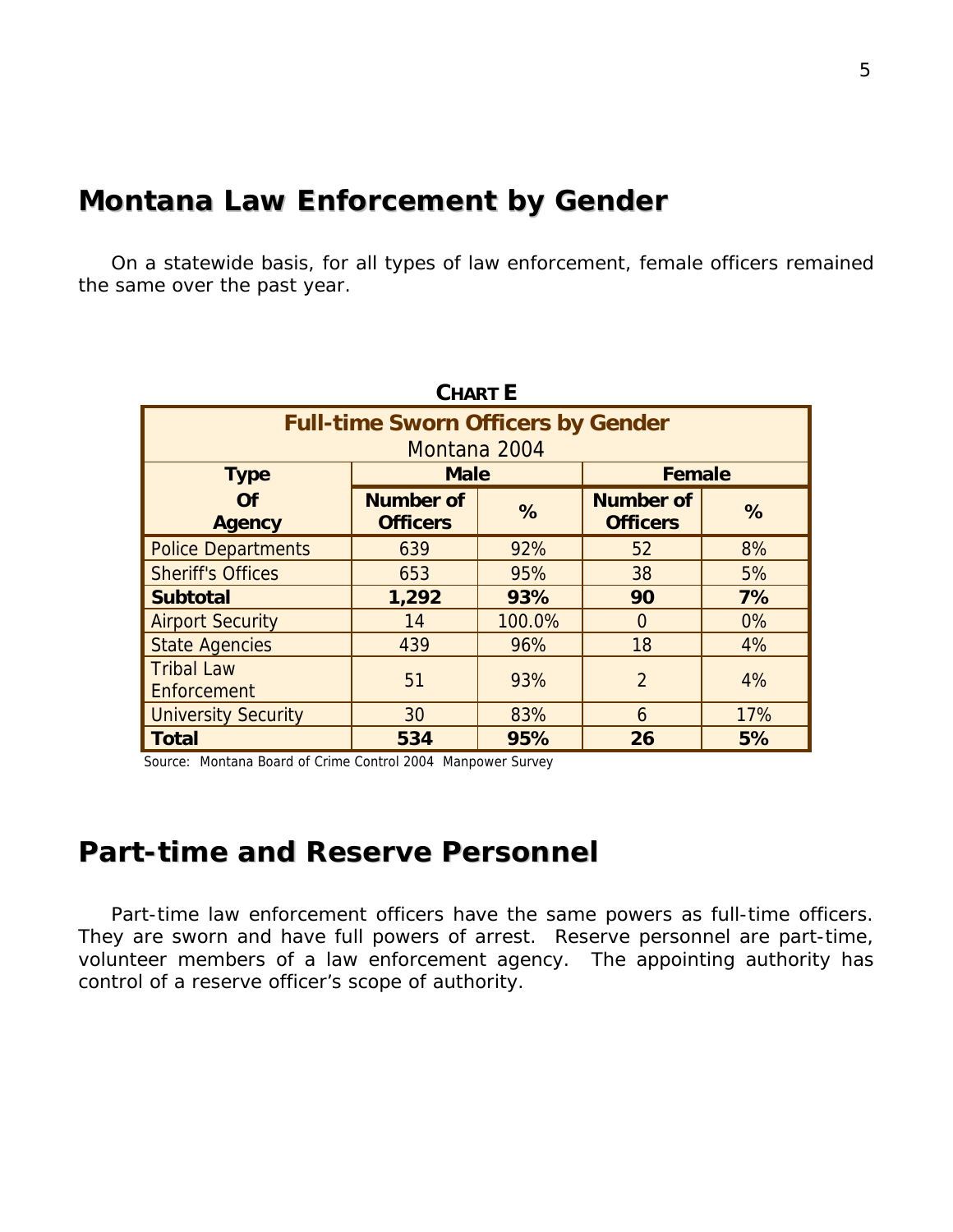Police Departments hired 5.4% more sworn part-time officers and reserve officers between 2003 and 2004. Police Departments employing sworn part-time officers, reserve officers, or both in 2004 increased from 2003 by 5 departments. The number of Sheriff's Offices hiring sworn part-time officers and/or reserve officers in 2004 decreased from 2003 by 4 offices. In 2004, Sheriff's Offices employed 25.9% more sworn part-time officers and reserve officers than they did in 2003.

 In 2004, 83.9% of Montana's Sheriff's Offices and Police Departments employed part-time officers, reserve officers, or both which is down from 72% in 2003. Reserve and part-time officers totaled 695 in 2004 from 567 in 2003. This indicates a 22.6% increase in reserve and part-time officers.

| <b>Sheriff's Office and Police Department</b><br><b>Part-time and Reserve Personnel</b><br>Montana 2003 - 2004 |      |      |  |  |  |  |
|----------------------------------------------------------------------------------------------------------------|------|------|--|--|--|--|
|                                                                                                                | 2003 | 2004 |  |  |  |  |
| <b>Police Departments</b>                                                                                      |      |      |  |  |  |  |
| Part-time Sworn Officers                                                                                       | 31   | 33   |  |  |  |  |
| <b>Reserve Officers</b>                                                                                        | 62   | 65   |  |  |  |  |
| <b>Total Officers, Part-time Sworn &amp; Reserve</b>                                                           | 93   | 98   |  |  |  |  |
| Total Agencies Utilizing Part-time and/or<br><b>Reserve Units</b>                                              | 36   | 42   |  |  |  |  |
| <b>Sheriff's Offices</b>                                                                                       |      |      |  |  |  |  |
| Part-time Sworn Officers                                                                                       | 51   | 141  |  |  |  |  |
| <b>Reserve Officers</b>                                                                                        | 423  | 456  |  |  |  |  |
| <b>Total Officers, Part-time Sworn &amp; Reserve</b>                                                           | 474  | 597  |  |  |  |  |
| <b>Total Agencies Utilizing Part-time and/or</b><br><b>Reserve Units</b>                                       | 45   | 52   |  |  |  |  |
| <b>Combined Police Departments and Sheriff's</b><br><b>Offices</b>                                             |      |      |  |  |  |  |
| Part-time Sworn Officers                                                                                       | 82   | 174  |  |  |  |  |
| <b>Reserve Officers</b>                                                                                        | 485  | 521  |  |  |  |  |
| <b>Total Officers, Part-time Sworn &amp; Reserve</b>                                                           | 567  | 695  |  |  |  |  |
| Total Agencies Utilizing Part-time and/or<br><b>Reserve Units</b>                                              | 81   | 94   |  |  |  |  |

CHAPT **F**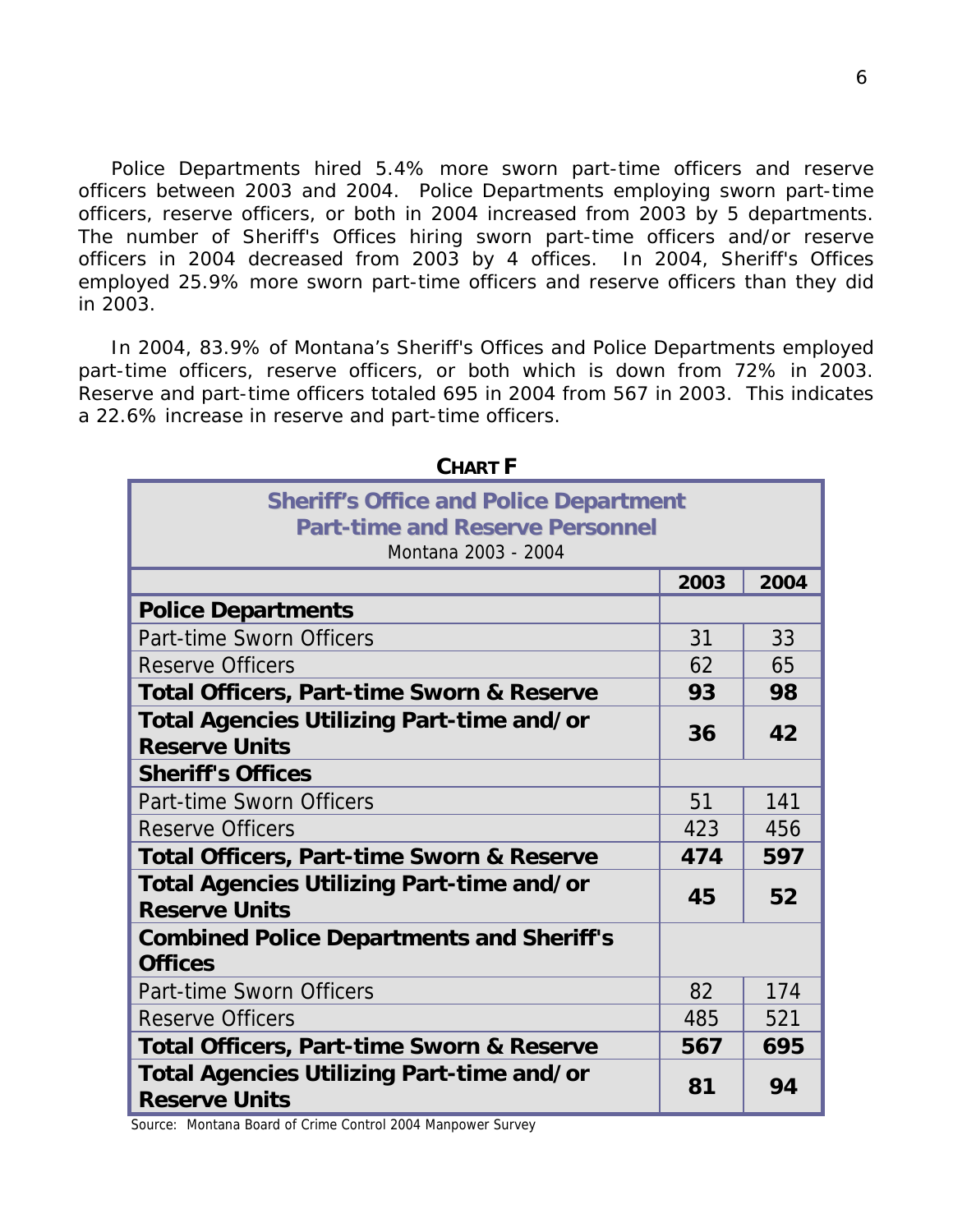### *Full-time Court Security Officers*

 A total of 7 security officers are employed in the state. Police Departments have 1 Security Officer while the Sheriff's Offices employ 7.



Source: Montana Board of Crime Control 2004 Manpower Survey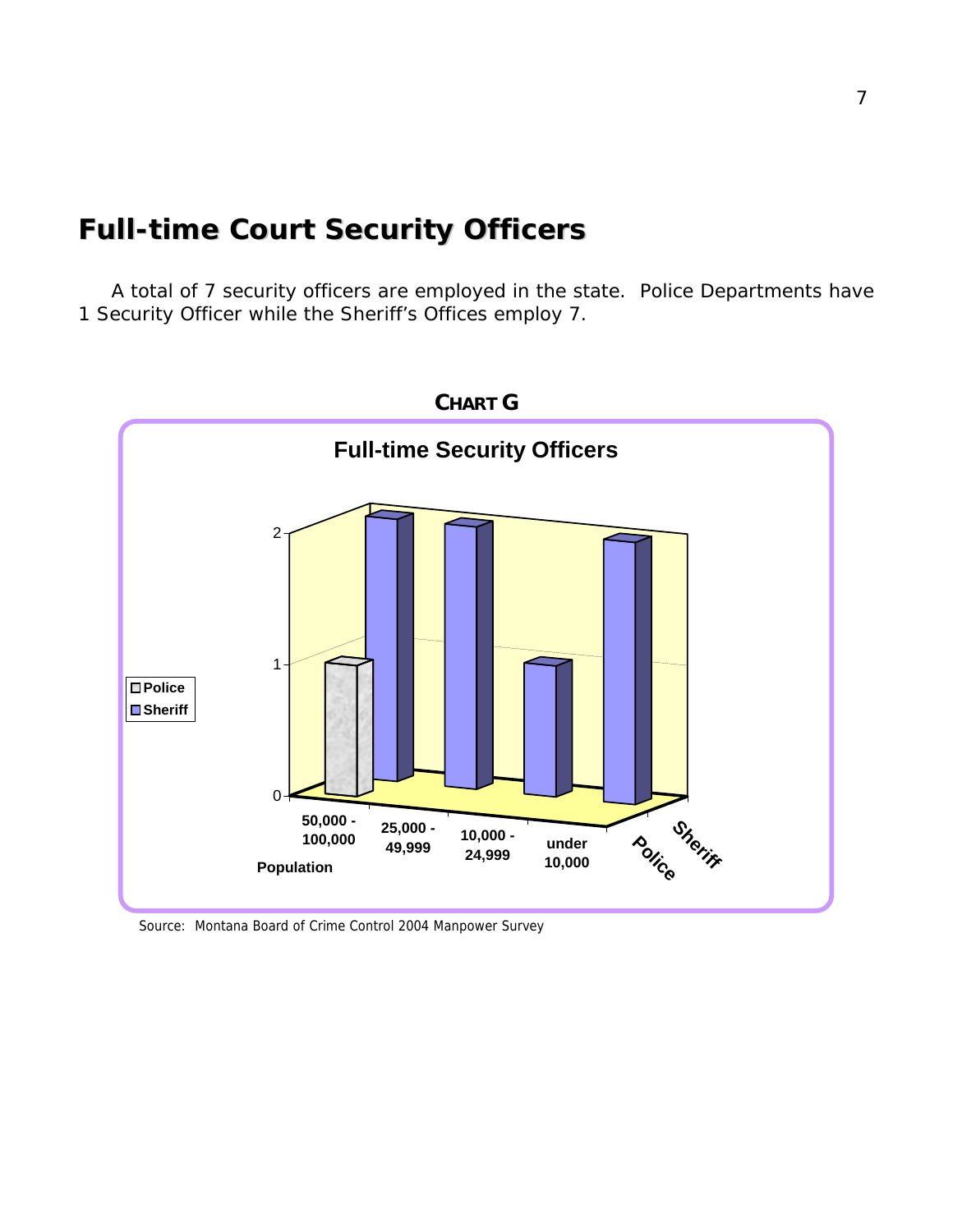#### *State Agencies*

 The State Agencies included in this survey are as follows: The Division of Criminal Investigation, Gambling Control Division and Highway Patrol Division all within the Department of Justice; Motor Carrier Services with the Department of Transportation; game wardens with the Department of Fish, Wildlife and Parks and brands inspectors with the Department of Livestock.

 Chart G indicates the number of sworn law enforcement personnel for each State Agency in 2003 and 2004. The number of sworn officers increased by 1.8% for the State Agencies over this period with an increase of only 8 officers.

|                                                                            | VIIARI II                                               |                |                |  |  |  |  |  |
|----------------------------------------------------------------------------|---------------------------------------------------------|----------------|----------------|--|--|--|--|--|
| <b>State Agencies with Full-time Sworn Officers</b><br>Montana 2003 - 2004 |                                                         |                |                |  |  |  |  |  |
| <b>Number of Sworn Officers</b>                                            |                                                         |                |                |  |  |  |  |  |
| <b>State Agency</b>                                                        | 2003                                                    | 2004           |                |  |  |  |  |  |
| <b>Division of Criminal</b><br>Investigation                               | <b>Criminal / Narcotic</b><br>/ Fraud<br>Investigations | 33             | 35             |  |  |  |  |  |
| <b>Gambling Control</b><br><b>Division</b>                                 | Gambling                                                | 16             | 15             |  |  |  |  |  |
| <b>Highway Patrol Division</b>                                             | Traffic, DUI                                            | 206            | 206            |  |  |  |  |  |
| <b>Motor Carrier Services</b>                                              | <b>Commercial Vehicle</b><br>Enforcement                | 85             | 84             |  |  |  |  |  |
| Department of<br><b>Corrections</b>                                        | <b>Montana State</b><br>Prison                          | $\overline{2}$ | $\overline{2}$ |  |  |  |  |  |
| Fish, Wildlife and Parks                                                   | <b>Game Wardens</b>                                     | 87             | 93             |  |  |  |  |  |
| Department of Livestock                                                    | <b>Brands Inspection</b>                                | 20             | 22             |  |  |  |  |  |
| <b>Total</b>                                                               |                                                         | 449            | 457            |  |  |  |  |  |

 $C$ **UADT H**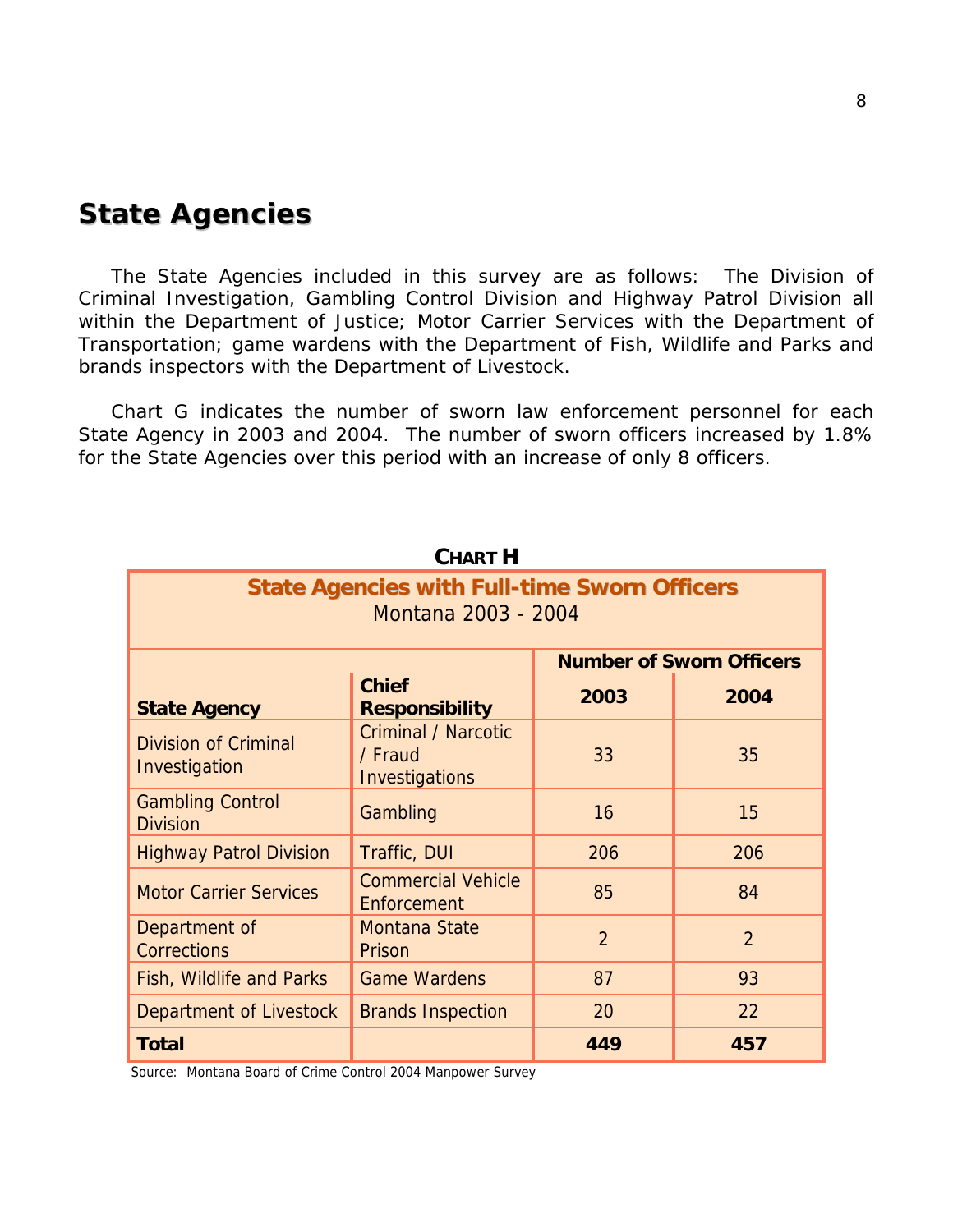#### *Tribal Law Enforcement*

 Tribal Law Enforcement Agencies have jurisdiction over Montana's seven Indian reservations. The Tribal Agencies included in this survey are as follows: Crow Agency, Flathead Agency and Northern Cheyenne Agency. Chart I displays each agency's count of sworn officers.

| <b>CHART I</b>                                                              |      |      |  |  |  |  |
|-----------------------------------------------------------------------------|------|------|--|--|--|--|
| <b>Tribal Agencies with Full-time Sworn Officers</b><br>Montana 2003 - 2004 |      |      |  |  |  |  |
| <b>Number of Sworn</b><br><b>Officers</b>                                   |      |      |  |  |  |  |
| <b>Tribal Agency</b>                                                        | 2003 | 2004 |  |  |  |  |
| <b>Blackfeet Law Enforcement Agency</b>                                     | n/a  | n/a  |  |  |  |  |
| <b>Crow Agency</b>                                                          | 21   | 19   |  |  |  |  |
| <b>Flathead Agency</b>                                                      | 23   | 21   |  |  |  |  |
| <b>Fort Belknap Agency</b>                                                  | 18   | n/a  |  |  |  |  |
| Fort Peck Department of Law & Justice                                       | 47   | n/a  |  |  |  |  |
| Northern Cheyenne Agency                                                    | 15   | 13   |  |  |  |  |
| Rocky Boy Agency                                                            | n/a  | n/a  |  |  |  |  |
| Total                                                                       | 124  | 53   |  |  |  |  |

Source: Montana Board of Crime Control 2004 Manpower Survey

#### *Compensation*

 Chart J shows the average starting salaries for all sworn line officers employed in Montana. Law enforcement officers' starting salaries ranged from a high of \$38,948.42 to a low of \$18,200.00.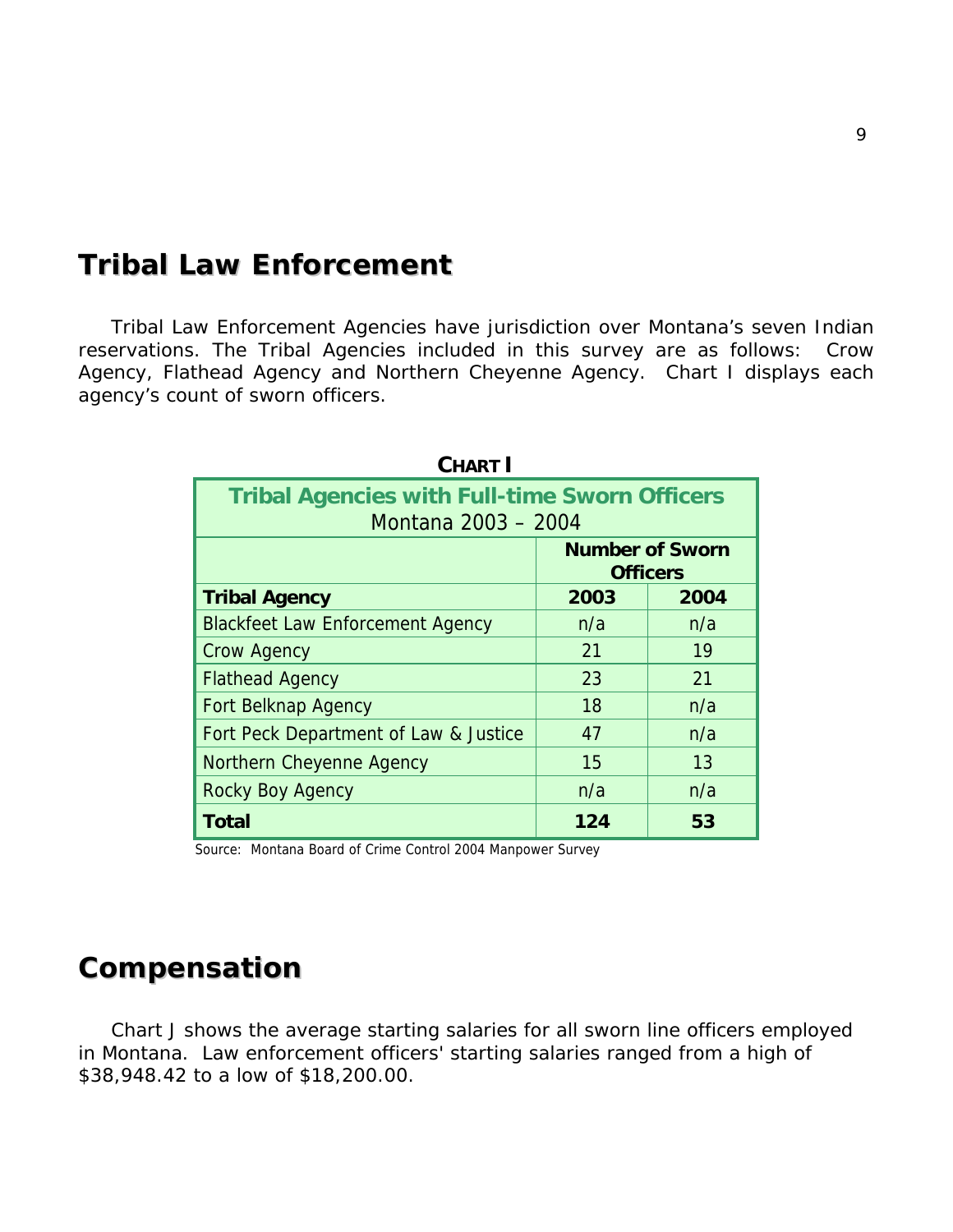The average starting salary for a deputy in a sheriff's office was \$28,478.11 in 2004, compared to \$27,661.59 in 2003. This is a 2.9% increase in starting deputies' salaries for the period.

 The average starting salary for an officer in a police department was \$25,907.47 in 2004, while it was \$26,417.18 in 2003. This is a 1.9% decrease for the period. The Pinesdale Police Department operates on a voluntary basis.

| <b>CHART J</b>                                                                                                                                |             |             |  |  |  |  |
|-----------------------------------------------------------------------------------------------------------------------------------------------|-------------|-------------|--|--|--|--|
| <b>Average Law Enforcement Salaries</b><br>Montana 2003 - 2004                                                                                |             |             |  |  |  |  |
| <b>Starting</b><br><b>Starting</b><br><b>Officer/Deputy</b><br>Officer/Deputy<br><b>Salary</b><br><b>Salary</b>                               |             |             |  |  |  |  |
| <b>Sheriff's Office Jurisdictions*</b>                                                                                                        | 2003        | 2004        |  |  |  |  |
| <b>Based on Population</b>                                                                                                                    |             |             |  |  |  |  |
| $50,000 - 100,000$                                                                                                                            | \$34,642.00 | \$38,431.97 |  |  |  |  |
| $25,000 - 50,000$                                                                                                                             | \$34,709.19 | \$36,006.09 |  |  |  |  |
| $10,000 - 24,999$                                                                                                                             | \$30,568.85 | \$30,065.54 |  |  |  |  |
| <b>Under 10,000</b>                                                                                                                           | \$26,315.40 | \$26,976.71 |  |  |  |  |
| <b>Total, Sheriff's Office</b><br><b>Jurisdictions</b>                                                                                        | \$27,661.59 | \$28,478.11 |  |  |  |  |
| <b>Police Department Jurisdictions</b>                                                                                                        |             |             |  |  |  |  |
| <b>Based on Population</b>                                                                                                                    |             |             |  |  |  |  |
| $50,000 - 100,000$                                                                                                                            | \$33,245.87 | \$33,649.35 |  |  |  |  |
| $25,000 - 49,999$                                                                                                                             | \$32,825.00 | \$34,243.00 |  |  |  |  |
| $10,000 - 24,999$                                                                                                                             | \$37,500.00 | \$35,838.84 |  |  |  |  |
| <b>Under 10,000</b>                                                                                                                           | \$25,408.44 | \$25,409.12 |  |  |  |  |
| <b>Total, Police Department</b><br><b>Jurisdictions</b>                                                                                       | \$26,417.18 | \$25,907.47 |  |  |  |  |
| <b>Sheriff's Offices &amp; Police</b><br><b>Departments Combined</b>                                                                          | \$27,039.38 | \$27,181.00 |  |  |  |  |
| <b>Statewide</b>                                                                                                                              | \$25,987.10 | \$27,280.76 |  |  |  |  |
| Includes Sheriff's Offices, Police Departments, State Agencies,<br>Tribal Law Enforcement Agencies, University Security, and Airport Security |             |             |  |  |  |  |

\* Consolidated City/County Law Enforcement Agencies are included in the Sheriff's Offices categories.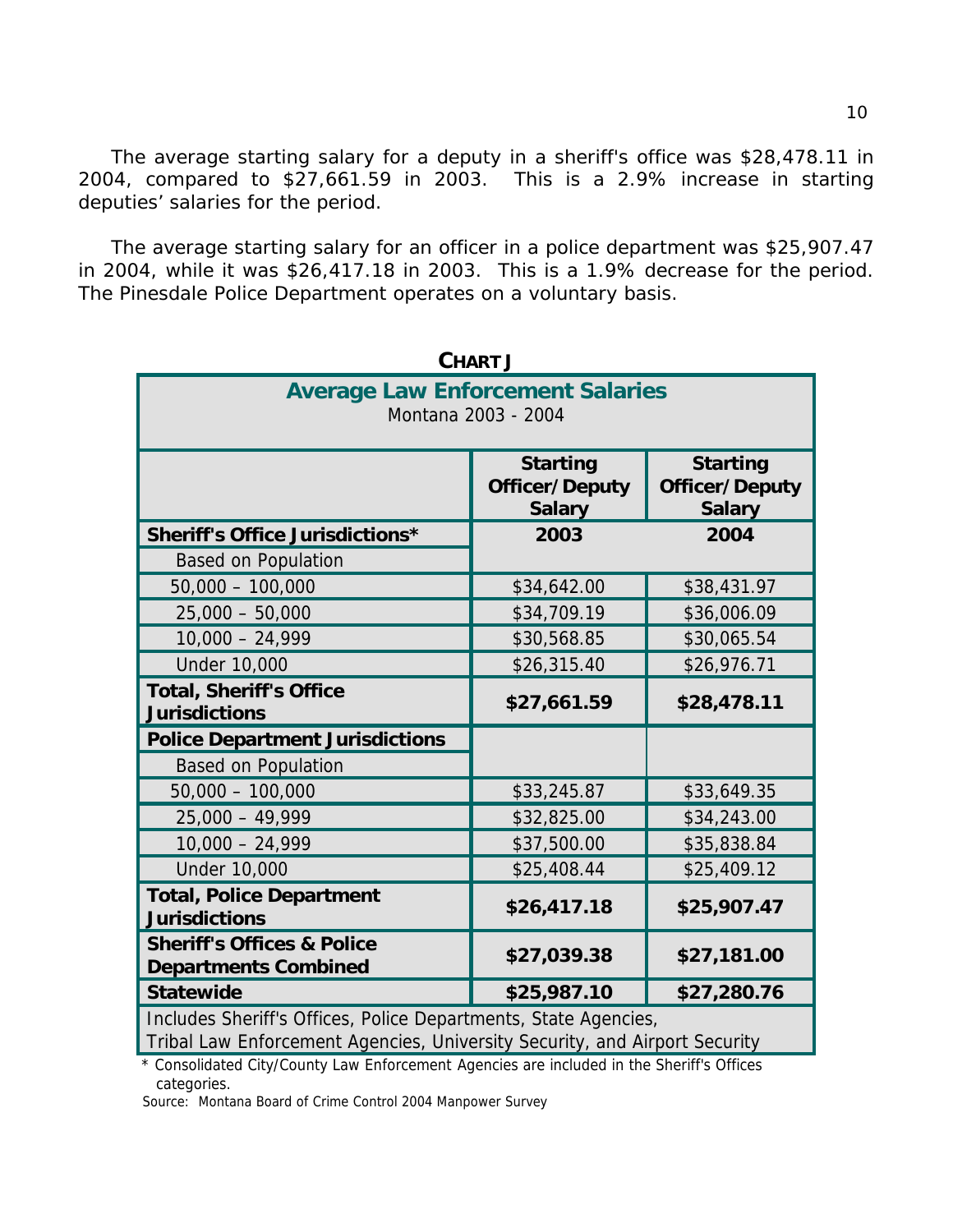## *Summary*

 Chart K represents a breakdown of different law enforcement officer types in the state of Montana.



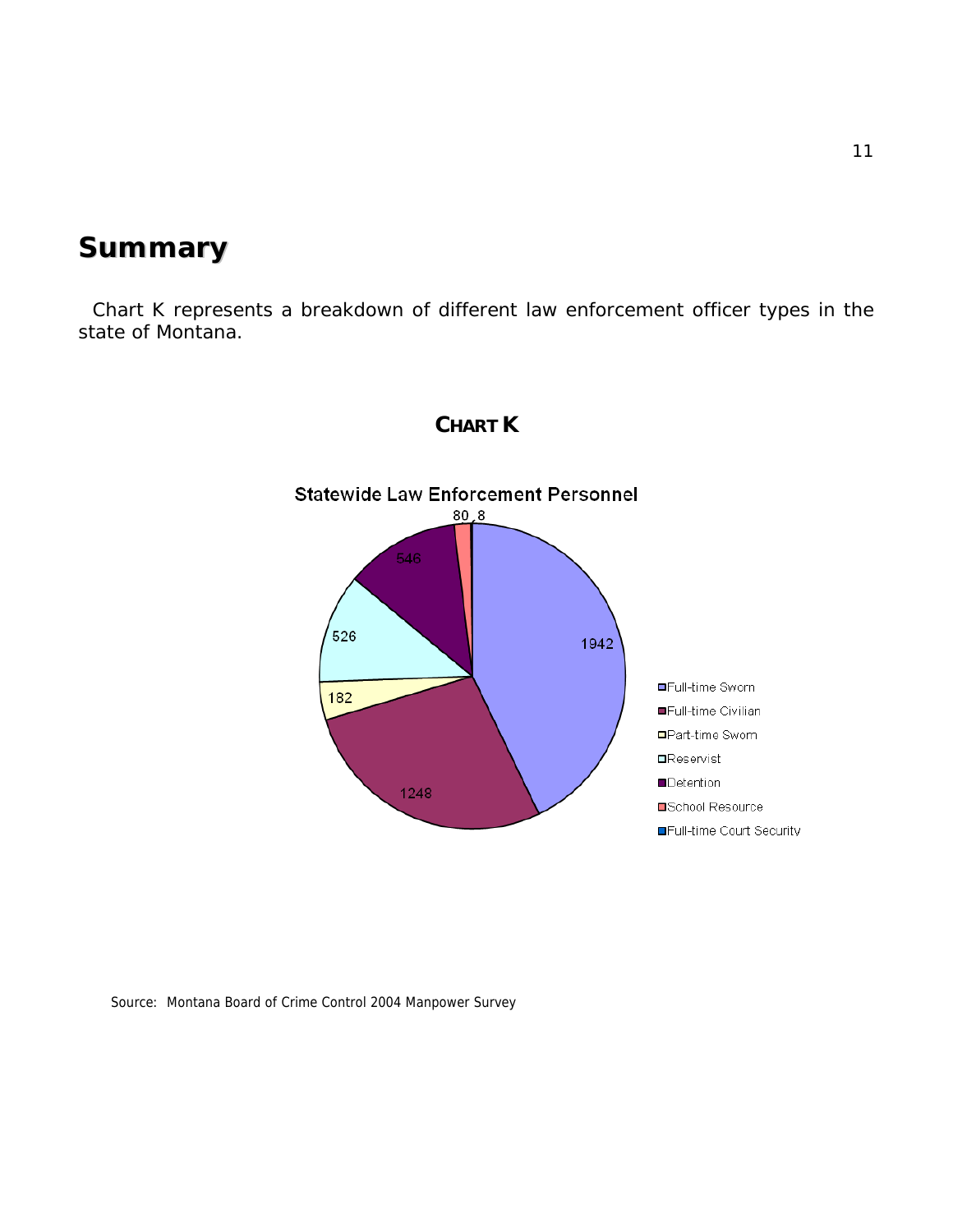| Appendix 1. Montana Sheriff's Office Employees, 2003-2004                         |                       |                  |                       |                                 |                |                       |
|-----------------------------------------------------------------------------------|-----------------------|------------------|-----------------------|---------------------------------|----------------|-----------------------|
|                                                                                   |                       | 2003             |                       |                                 | 2004           |                       |
|                                                                                   | Number of             | Number of        | Number of             | Number of                       | Number of      | Number of             |
| Agency                                                                            | <b>Full-time</b>      | Civilian         | <b>Sworn Officers</b> | Full-time                       | Civilian       | <b>Sworn Officers</b> |
|                                                                                   | <b>Sworn Officers</b> | <b>Employees</b> | per 1,000 Pop.        | <b>Sworn Officers Employees</b> |                | per 1,000 Pop.        |
| Beaverhead S.O.                                                                   | 8                     | 9                | 1.61                  | 8                               | 9              | 1.61                  |
| Big Horn S.O.                                                                     | 15                    | 15               | 1.15                  | 13                              | 15             | 1.00                  |
| Blaine S.O.                                                                       | $\overline{7}$        | 8                | 1.25                  | 9                               | 13             | 1.61                  |
| Broadwater S.O.                                                                   | $\overline{7}$        | $\overline{3}$   | 1.59                  | $\overline{7}$                  | $\overline{5}$ | 1.59                  |
| Carbon S.O.                                                                       | $\overline{7}$        | 5                | 1.23                  | $\overline{7}$                  | $\overline{4}$ | 1.23                  |
| Carter S.O.                                                                       | $\overline{2}$        | $\overline{0}$   | 2.12                  | $\overline{3}$                  | $\overline{0}$ | 3.17                  |
| Cascade S.O.                                                                      | 32                    | 99               | 1.36                  | 30                              | 88             | 1.27                  |
| Chouteau S.O.                                                                     | 9                     | 6                | 2.19                  | 9                               | $\overline{7}$ | 2.19                  |
| Custer S.O.                                                                       | 6                     | 6                | 1.91                  | 6                               | 9              | 1.91                  |
| Daniels S.O.                                                                      | $\overline{3}$        | 5                | 1.51                  | 3                               | 5              | 1.51                  |
| Dawson S.O.                                                                       | 6                     | 46               | 1.48                  | 6                               | 47             | 1.48                  |
| Deer Lodge L.E.A.                                                                 | 17                    | 9                | 1.86                  | 17                              | $\overline{7}$ | 1.86                  |
| Fallon S.O.                                                                       | $\overline{2}$        | 6                | 1.82                  | $\overline{2}$                  | $\mathbf{1}$   | 1.82                  |
| Fergus S.O.                                                                       | 8                     | 12               | 1.37                  | 9                               | 10             | 1.54                  |
| Flathead S.O.                                                                     | 45                    | 60               | 0.85                  | 44                              | 67             | 0.83                  |
| Gallatin S.O.                                                                     | 38                    | 33               | 1.22                  | 44                              | 33             | 1.42                  |
| Garfield S.O.                                                                     | 3                     |                  | 2.42                  | 3                               | $\mathbf{0}$   | 2.42                  |
| Glacier S.O.                                                                      | 9                     | 9                | 0.89                  | 11                              | $\overline{7}$ | 1.09                  |
| Golden Valley S.O.                                                                | $\overline{2}$        | $\overline{0}$   | 1.86                  | $\overline{2}$                  | $\overline{0}$ | 1.86                  |
| Granite S.O.                                                                      | 5                     | $\overline{4}$   | 1.73                  | 5                               | $\overline{4}$ | 1.73                  |
| NOTE: 2003 employment figures have been updated.<br><b>Continued on Next Page</b> |                       |                  |                       |                                 |                |                       |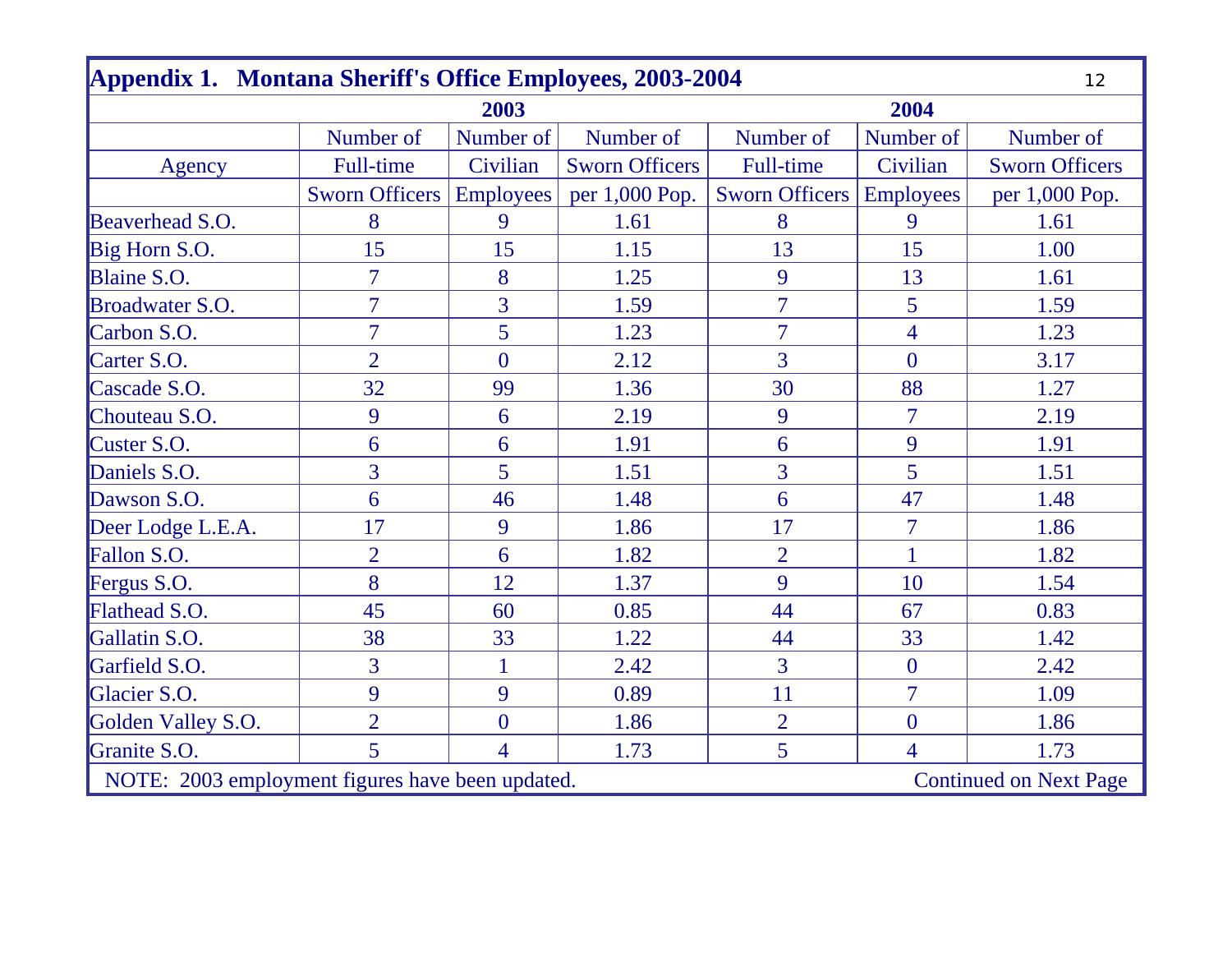| <b>Appendix 1. Montana Sheriff's Office Employees, 2003-2004</b> |                                 |                  |                       |                       |                  |                               |
|------------------------------------------------------------------|---------------------------------|------------------|-----------------------|-----------------------|------------------|-------------------------------|
|                                                                  |                                 | 2003             |                       |                       | 2004             |                               |
|                                                                  | Number of                       | Number of        | Number of             | Number of             | Number of        | Number of                     |
| Agency                                                           | <b>Full-time</b>                | Civilian         | <b>Sworn Officers</b> | Full-time             | Civilian         | <b>Sworn Officers</b>         |
|                                                                  | <b>Sworn Officers Employees</b> |                  | per 1,000 Pop.        | <b>Sworn Officers</b> | <b>Employees</b> | per 1,000 Pop.                |
| Hill S.O.                                                        | 12                              | 13               | 1.72                  | 12                    | 14               | 1.72                          |
| Jefferson S.O.                                                   | 10                              | 10               | 1.24                  | 10                    | 6                | 1.24                          |
| Judith Basin S.O.                                                | $\overline{4}$                  | 1                | 1.74                  | 4                     | 1                | 1.74                          |
| Lake S.O.                                                        | 19                              | 29               | 0.95                  | 21                    | 26               | 1.04                          |
| Lewis & Clark S.O.                                               | 40                              | 25               | 1.39                  | 39                    | 26               | 1.35                          |
| Liberty S.O.                                                     | $\overline{4}$                  | 5                | 1.95                  | $\overline{4}$        | $\overline{4}$   | 1.95                          |
| Lincoln S.O.                                                     | 18                              | 15               | 1.26                  | 19                    | 16               | 1.33                          |
| Madison S.O.                                                     | 6                               | $\overline{3}$   | 0.96                  | $\overline{7}$        | $\overline{3}$   | 1.12                          |
| McCone S.O.                                                      | $\overline{3}$                  | $\overline{4}$   | 2.50                  | $\overline{3}$        | 6                | 2.50                          |
| Meagher S.O.                                                     | $\overline{4}$                  | $\overline{4}$   | 2.04                  | $\overline{4}$        | $\overline{4}$   | 2.04                          |
| Mineral S.O.                                                     | $\overline{7}$                  | 11               | 1.82                  | $\overline{7}$        | 12               | 1.82                          |
| Missoula S.O.                                                    | 50                              | 138              | 1.28                  | 49                    | 112              | 1.26                          |
| Musselshell S.O.                                                 | $\overline{7}$                  | $\boldsymbol{0}$ | 1.57                  | 6                     | $\boldsymbol{0}$ | 1.35                          |
| Park S.O.                                                        | 12                              | 8                | 1.36                  | 13                    | $\mathbf{1}$     | 1.47                          |
| Petroleum S.O.                                                   | $\overline{1}$                  | $\overline{0}$   | 1.98                  |                       | $\overline{0}$   | 1.98                          |
| Phillips S.O.                                                    | $\overline{7}$                  | 9                | 1.61                  | $\overline{7}$        | $\overline{4}$   | 1.61                          |
| Pondera S.O.                                                     | 8                               | $\overline{7}$   | 2.23                  | 8                     | $\overline{2}$   | 2.23                          |
| Powder River S.O.                                                | $\overline{3}$                  | 4                | 1.63                  | 3                     | $\overline{4}$   | 1.63                          |
| Powell S.O.                                                      | 11                              | 8                | 1.55                  | 10                    | 6                | 1.41                          |
| Prairie S.O.                                                     | $\overline{3}$                  | $\overline{0}$   | 2.50                  | 3                     | $\overline{0}$   | 2.50                          |
| NOTE: 2003 employment figures have been updated.                 |                                 |                  |                       |                       |                  | <b>Continued on Next Page</b> |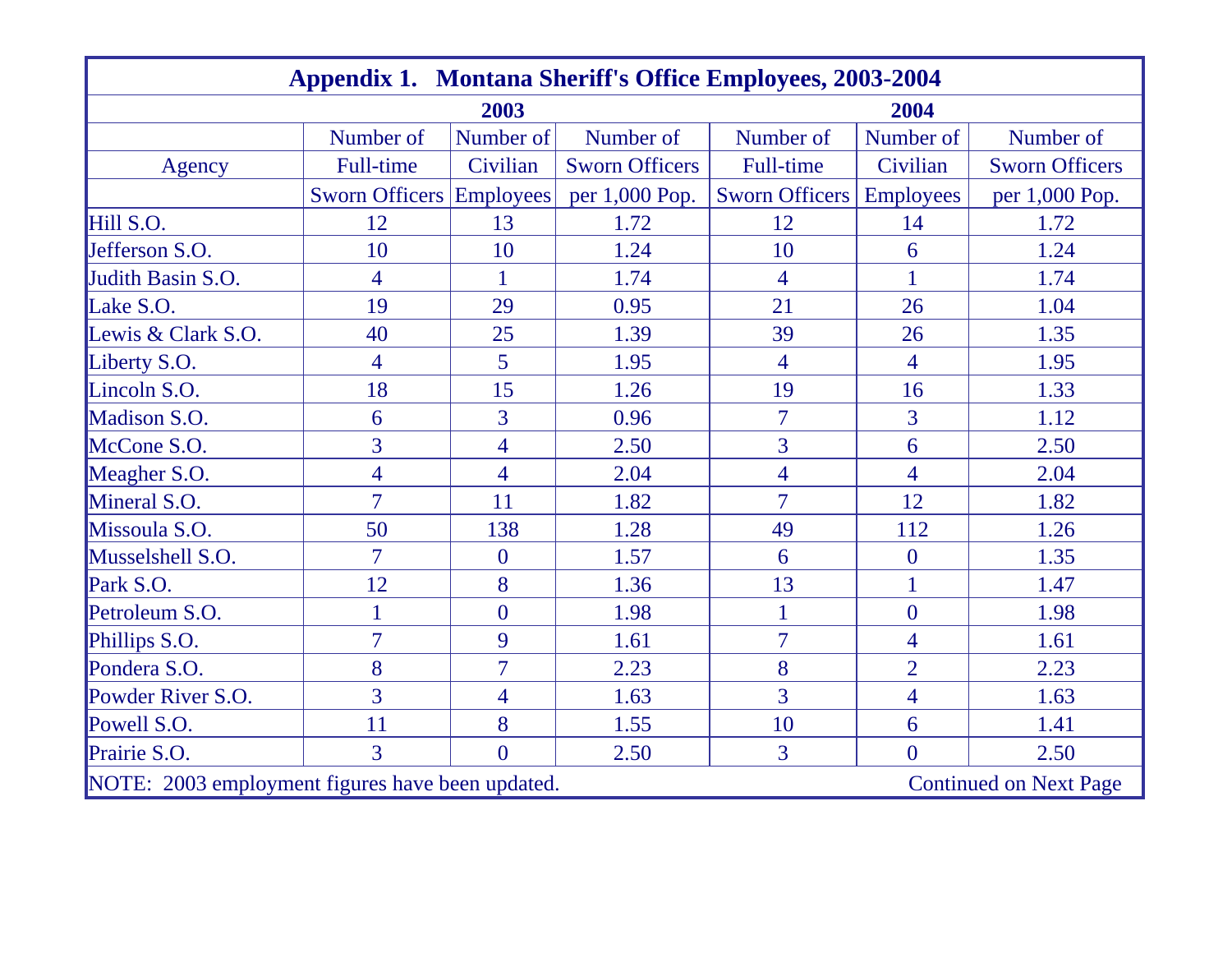| <b>Appendix 1. Montana Sheriff's Office Employees, 2003-2004</b> |                                 |                |                       |                       |                  |                       |  |
|------------------------------------------------------------------|---------------------------------|----------------|-----------------------|-----------------------|------------------|-----------------------|--|
|                                                                  |                                 | 2003           |                       |                       | 2004             |                       |  |
|                                                                  | Number of                       | Number of      | Number of             | Number of             | Number of        | Number of             |  |
| Agency                                                           | <b>Full-time</b>                | Civilian       | <b>Sworn Officers</b> | Full-time             | Civilian         | <b>Sworn Officers</b> |  |
|                                                                  | <b>Sworn Officers Employees</b> |                | per 1,000 Pop.        | <b>Sworn Officers</b> | <b>Employees</b> | per 1,000 Pop.        |  |
| Ravalli S.O.                                                     | 30                              | 46             | 0.97                  | 31                    | 43               | 1.00                  |  |
| Richland S.O.                                                    | $\overline{7}$                  | 12             | 1.74                  | $\overline{7}$        | 8                | 1.74                  |  |
| Roosevelt S.O.                                                   | 9                               | 17             | 1.28                  | 8                     | 17               | 1.14                  |  |
| Rosebud S.O.                                                     | 16                              | 15             | 1.71                  | 17                    | 16               | 1.82                  |  |
| Sanders S.O.                                                     | $\overline{7}$                  | 9              | 0.94                  | 10                    | 15               | 1.35                  |  |
| Sheridan S.O.                                                    | 5                               | 6              | 2.63                  | 5                     | $\overline{2}$   | 2.63                  |  |
| Silver Bow L.E.A.                                                | 42                              | 42             | 1.25                  | 38                    | 48               | 1.13                  |  |
| Stillwater S.O.                                                  | $\overline{7}$                  | 4              | 1.04                  | 7                     | $\overline{4}$   | 1.04                  |  |
| <b>Sweet Grass S.O.</b>                                          | $\overline{7}$                  | $\overline{7}$ | 1.91                  | $\overline{7}$        | $5\overline{)}$  | 1.91                  |  |
| Teton S.O.                                                       | 9                               | 3              | 1.41                  | 9                     | 5                | 1.41                  |  |
| Toole L.E.A.                                                     | 11                              | 8              | 2.14                  | 12                    | 6                | 2.33                  |  |
| Treasure S.O.                                                    | $\overline{2}$                  | $\overline{0}$ | 2.53                  | $\overline{2}$        | $\boldsymbol{0}$ | 2.53                  |  |
| Valley S.O.                                                      | $\overline{7}$                  | 9              | 1.88                  | $\overline{7}$        | 9                | 1.88                  |  |
| Wheatland S.O.                                                   | 5                               | 4              | 2.29                  | 5                     | $\overline{4}$   | 2.29                  |  |
| Wibaux S.O.                                                      | $\overline{2}$                  | $\theta$       | 1.90                  | $\overline{4}$        | $\overline{0}$   | 3.79                  |  |
| Yellowstone S.O.                                                 | 48                              | 96             | 1.43                  | 54                    | 104              | 1.60                  |  |
| <b>SHERIFF'S OFFICE</b>                                          |                                 |                |                       |                       |                  |                       |  |
| <b>TOTALS</b>                                                    | 674                             | 908            | 1.32                  | 691                   | 864              | 1.35                  |  |
| NOTE: 2003 employment figures have been updated.                 |                                 |                |                       |                       |                  |                       |  |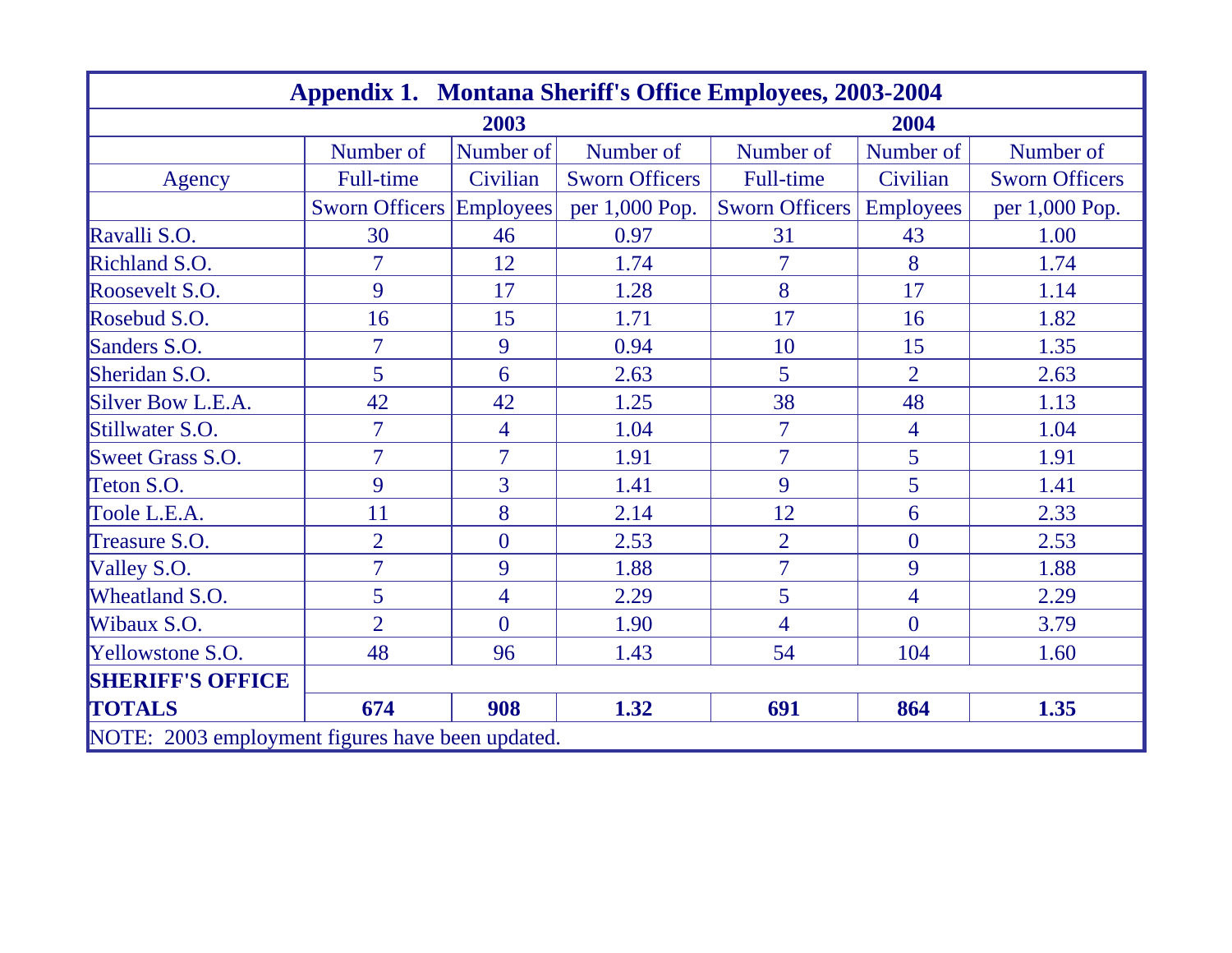|                                                                                   | 2003                            |                |                       |                       | 2004             |                       |
|-----------------------------------------------------------------------------------|---------------------------------|----------------|-----------------------|-----------------------|------------------|-----------------------|
|                                                                                   | Number of                       | Number of      | Number of             | Number of             | Number of        | Number of             |
| Agency                                                                            | <b>Full-time</b>                | Civilian       | <b>Sworn Officers</b> | <b>Full-time</b>      | Civilian         | <b>Sworn Officers</b> |
|                                                                                   | <b>Sworn Officers Employees</b> |                | per 1,000 Pop.        | <b>Sworn Officers</b> | <b>Employees</b> | per 1,000 Pop.        |
| <b>Baker P.D.</b>                                                                 | 3                               | $\mathbf{0}$   | 1.83                  | 3                     | $\mathbf{0}$     | 1.83                  |
| Belgrade P.D.                                                                     | 9                               | $\overline{2}$ | 1.35                  | 12                    | $\overline{2}$   | 1.81                  |
| Billings P.D.                                                                     | 129                             | 30             | 1.39                  | 130                   | 30               | 1.40                  |
| Boulder P.D.                                                                      | $\overline{2}$                  | $\mathbf{0}$   | 1.47                  | 3                     | $\boldsymbol{0}$ | 2.20                  |
| Bozeman P.D.                                                                      | 40                              | 9              | 1.35                  | 44                    | 8                | 1.48                  |
| Bridger P.D.                                                                      | $\overline{2}$                  | $\mathbf{0}$   | 2.64                  | $\overline{2}$        | $\overline{0}$   | 2.64                  |
| Chinook P.D.                                                                      | $\overline{4}$                  | $\mathbf{0}$   | 2.91                  | 4                     | $\boldsymbol{0}$ | 2.91                  |
| Circle P.D.                                                                       | 1                               | $\mathbf{0}$   | 1.55                  |                       | $\mathbf{0}$     | 1.55                  |
| Columbia Falls P.D.                                                               | 9                               | $\mathbf{0}$   | 2.33                  | 9                     | $\overline{3}$   | 2.33                  |
| Columbus P.D.                                                                     | $\overline{4}$                  |                | 2.29                  | 4                     | $\boldsymbol{0}$ | 2.29                  |
| Conrad P.D.                                                                       | 5                               | $\overline{0}$ | 1.85                  | 4                     | $\mathbf{0}$     | 1.48                  |
| Cut Bank P.D.                                                                     | $\overline{7}$                  |                | 2.26                  | 7                     | $\overline{2}$   | 2.26                  |
| Darby P.D.                                                                        | 1                               | $\overline{0}$ | 1.41                  |                       | $\mathbf{0}$     | 1.41                  |
| Dillon P.D.                                                                       | $\overline{7}$                  | 1              | 1.70                  | $\overline{7}$        | $\mathbf{1}$     | 1.70                  |
| NOTE: 2003 employment figures have been updated.<br><b>Continued on Next Page</b> |                                 |                |                       |                       |                  |                       |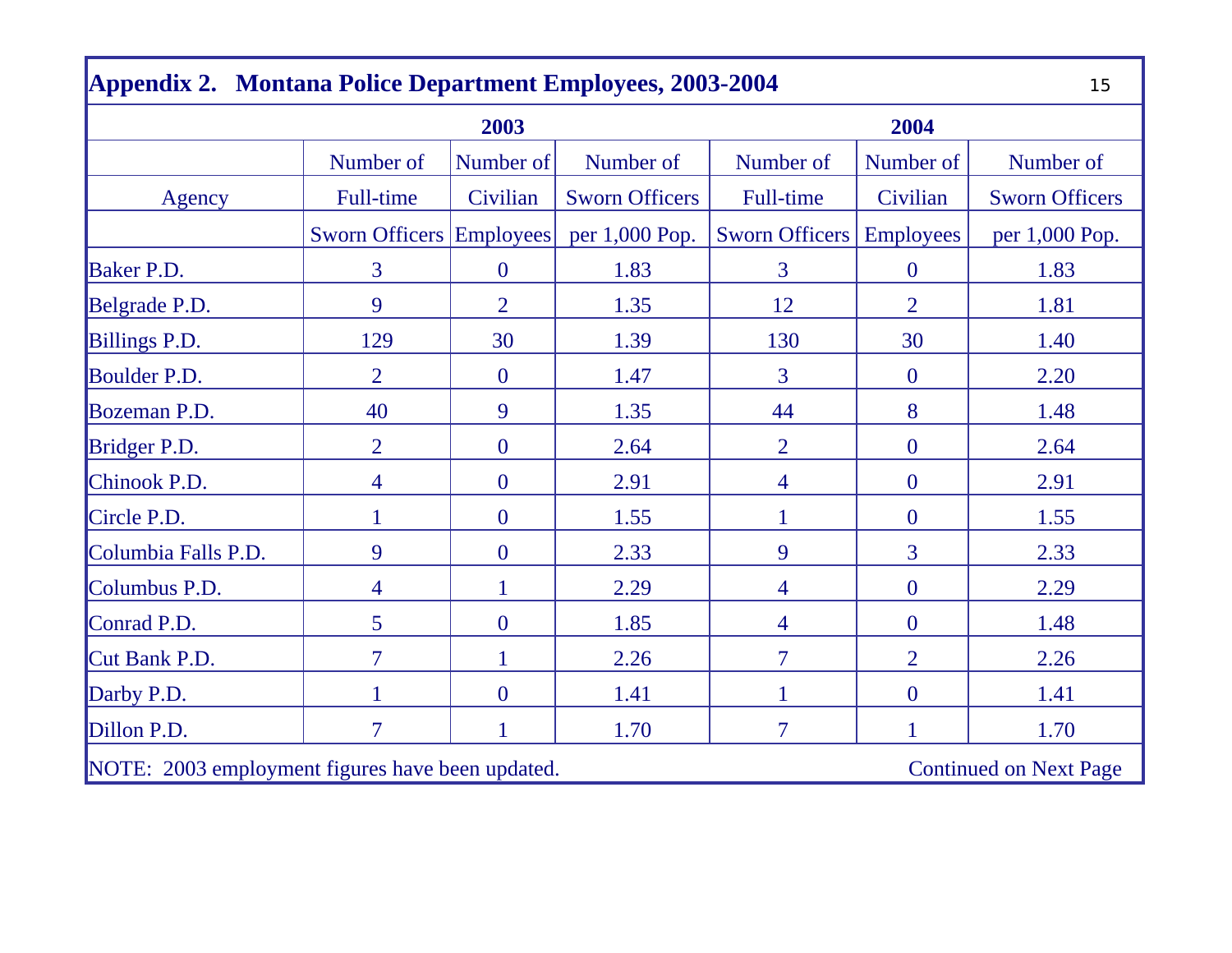| <b>Appendix 2. Montana Police Department Employees, 2003-2004</b>                 |                                 |                  |                       |                          |                  |                       |  |
|-----------------------------------------------------------------------------------|---------------------------------|------------------|-----------------------|--------------------------|------------------|-----------------------|--|
|                                                                                   |                                 | 2003             |                       | 2004                     |                  |                       |  |
|                                                                                   | Number of                       | Number of        | Number of             | Number of                | Number of        | Number of             |  |
| Agency                                                                            | Full-time                       | Civilian         | <b>Sworn Officers</b> | Full-time                | Civilian         | <b>Sworn Officers</b> |  |
|                                                                                   | <b>Sworn Officers Employees</b> |                  | per 1,000 Pop.        | <b>Sworn Officers</b>    | <b>Employees</b> | per 1,000 Pop.        |  |
| East Helena P.D.                                                                  | 4                               | $\boldsymbol{0}$ | 2.40                  | 4                        | $\overline{0}$   | 2.40                  |  |
| Ekalaka P.D.                                                                      | 1                               | $\overline{0}$   | 2.44                  |                          | $\overline{0}$   | 2.44                  |  |
| Ennis P.D.                                                                        | $\mathbf{1}$                    | $\overline{0}$   | 1.19                  |                          | $\overline{0}$   | 1.19                  |  |
| Eureka P.D.                                                                       | 3                               | $\mathbf{0}$     | 2.97                  | 3                        | $\overline{0}$   | 2.97                  |  |
| Fairview P.D.                                                                     | $\overline{2}$                  | $\overline{0}$   | 2.82                  | $\mathbf{1}$             | $\mathbf{0}$     | 1.41                  |  |
| Fort Benton P.D.                                                                  | 3                               | $\overline{0}$   | 1.99                  | 3                        | $\overline{0}$   | 1.99                  |  |
| Fort Peck P.D.                                                                    | 1                               | $\overline{0}$   | 4.31                  | 1                        | $\overline{0}$   | 4.31                  |  |
| Fromberg P.D.                                                                     | 1                               | $\overline{0}$   | 2.06                  | $\overline{0}$           | $\overline{0}$   | 0.00                  |  |
| Glasgow P.D.                                                                      | $\overline{7}$                  | 5                | 2.21                  | $\overline{\mathcal{I}}$ | 1                | 2.21                  |  |
| Glendive P.D.                                                                     | 9                               | 3                | 1.90                  | 10                       | $\overline{3}$   | 2.11                  |  |
| Great Falls P.D.                                                                  | 80                              | 37               | 1.41                  | 79                       | 38               | 1.40                  |  |
| Hamilton P.D.                                                                     | 14                              |                  | 3.50                  | 13                       | 1                | 3.25                  |  |
| Havre P.D.                                                                        | 19                              | 6                | 1.99                  | 19                       | 6                | 1.99                  |  |
| Helena P.D.                                                                       | 48                              | 21               | 1.81                  | 53                       | 20               | 1.99                  |  |
| NOTE: 2003 employment figures have been updated.<br><b>Continued on Next Page</b> |                                 |                  |                       |                          |                  |                       |  |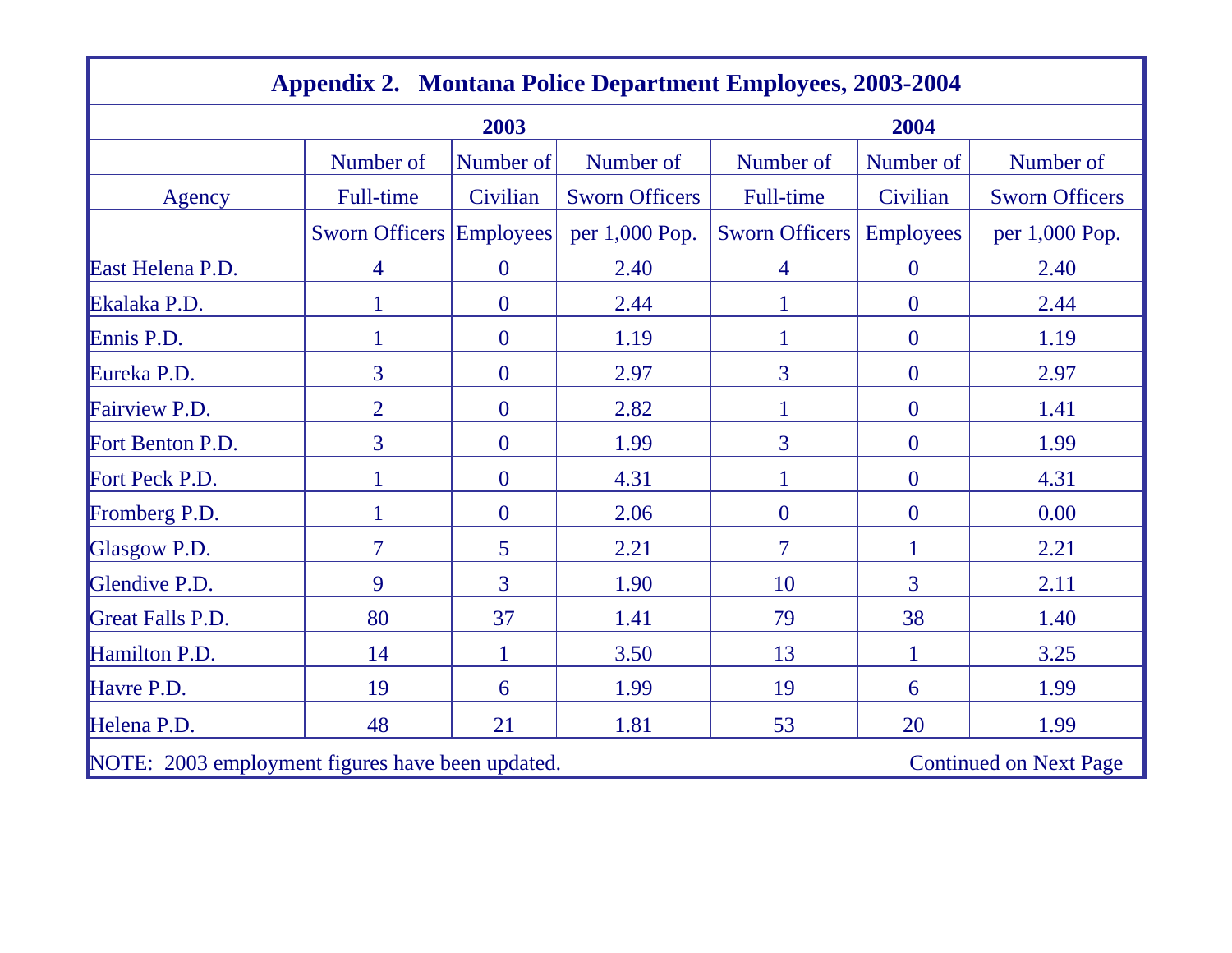| <b>Appendix 2. Montana Police Department Employees, 2002-2003</b>                 |                          |                  |                       |                |                  |                       |  |
|-----------------------------------------------------------------------------------|--------------------------|------------------|-----------------------|----------------|------------------|-----------------------|--|
|                                                                                   | 2003                     |                  |                       | 2004           |                  |                       |  |
|                                                                                   | Number of                | Number of        | Number of             | Number of      | Number of        | Number of             |  |
| Agency                                                                            | Full-time                | Civilian         | <b>Sworn Officers</b> | Full-time      | Civilian         | <b>Sworn Officers</b> |  |
|                                                                                   | Sworn Officers Employees |                  | per 1,000 Pop.        | Sworn Officers | <b>Employees</b> | per 1,000 Pop.        |  |
| Hot Springs P.D.                                                                  | $\overline{2}$           | $\mathbf{0}$     | 3.75                  | $\overline{2}$ | $\mathbf{0}$     | 3.75                  |  |
| Joliet P.D.                                                                       | $\overline{2}$           | $\boldsymbol{0}$ | 3.42                  | $\overline{2}$ | $\boldsymbol{0}$ | 3.42                  |  |
| Kalispell P.D.                                                                    | 31                       | 9                | 1.99                  | 31             | 10               | 1.99                  |  |
| Laurel P.D.                                                                       | 12                       | 4                | 1.90                  | 12             | 4                | 1.90                  |  |
| Lewistown P.D.                                                                    | 13                       | 5                | 2.18                  | 13             | 5                | 2.18                  |  |
| Libby P.D.                                                                        | 6                        | $\mathbf{0}$     | 2.30                  | 5              | $\boldsymbol{0}$ | 1.92                  |  |
| Livingston P.D.                                                                   | 13                       | $\overline{0}$   | 1.84                  | 13             | $\mathbf{1}$     | 1.84                  |  |
| Manhattan P.D.                                                                    | $\overline{3}$           | $\overline{0}$   | 2.09                  | $\overline{3}$ | $\overline{0}$   | 2.09                  |  |
| Miles City P.D.                                                                   | 16                       | 4                | 1.93                  | 13             | 5                | 1.57                  |  |
| Missoula P.D.                                                                     | 84                       | 18               | 1.40                  | 92             | 19               | 1.53                  |  |
| Nashua P.D.                                                                       | $\overline{0}$           | $\overline{0}$   | 0.00                  | $\overline{0}$ | $\overline{0}$   | 0.00                  |  |
| Pinesdale P.D.                                                                    | $\overline{0}$           | $\mathbf{0}$     | 0.00                  | $\overline{0}$ | $\mathbf{0}$     | 0.00                  |  |
| Plains P.D.                                                                       | 3                        | $\mathbf{0}$     | 2.60                  | 3              | $\boldsymbol{0}$ | 2.60                  |  |
| Plentywood P.D.                                                                   | $\overline{4}$           | 1                | 2.07                  | 4              | $\mathbf{1}$     | 2.07                  |  |
| Polson P.D.                                                                       | 11                       |                  | 2.53                  | 11             |                  | 2.53                  |  |
| NOTE: 2003 employment figures have been updated.<br><b>Continued on Next Page</b> |                          |                  |                       |                |                  |                       |  |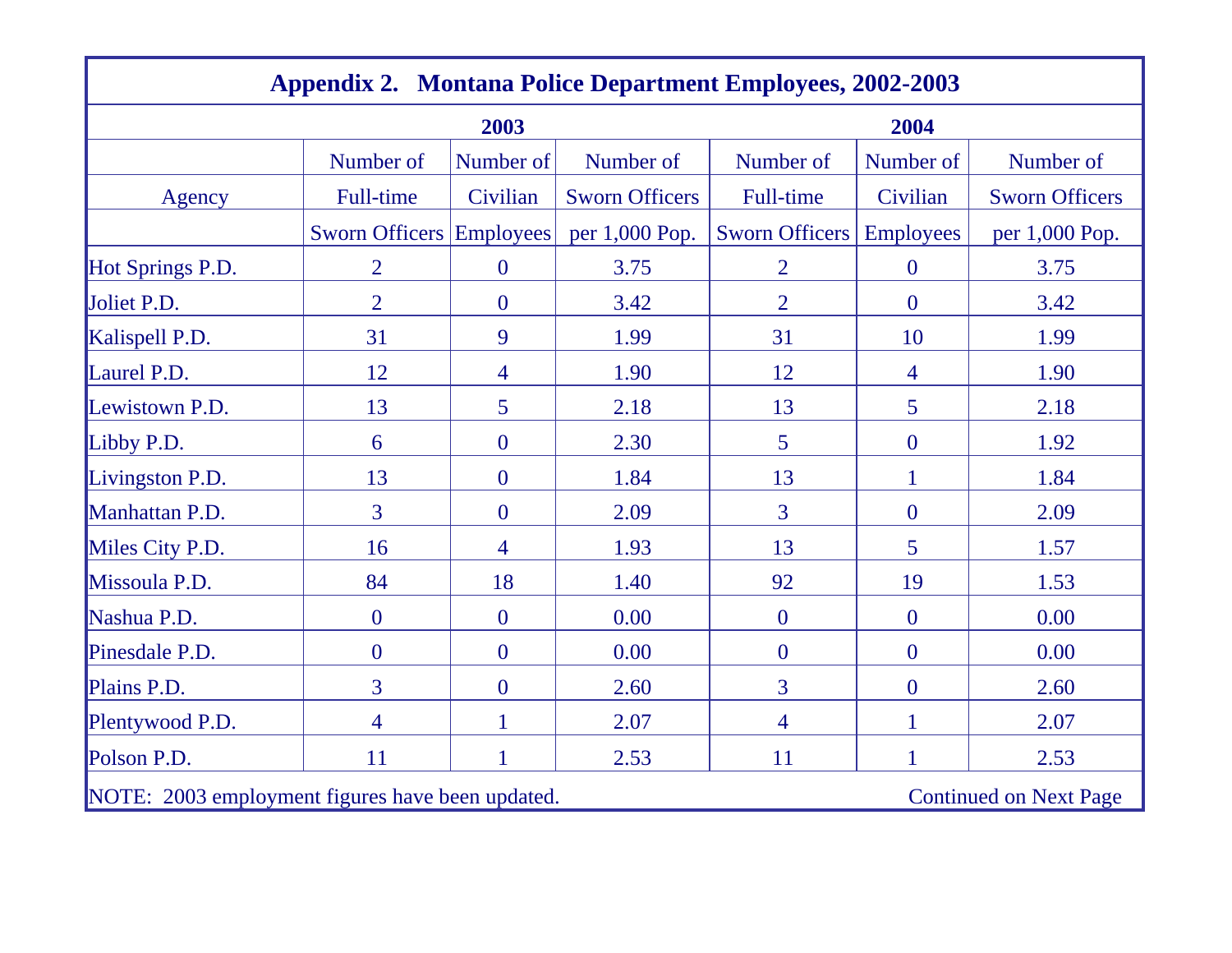| <b>Appendix 2. Montana Police Department Employees, 2003-2004</b> |                                 |                |                       |                          |                  |                       |  |
|-------------------------------------------------------------------|---------------------------------|----------------|-----------------------|--------------------------|------------------|-----------------------|--|
|                                                                   | 2003<br>2004                    |                |                       |                          |                  |                       |  |
|                                                                   | Number of                       | Number of      | Number of             | Number of                | Number of        | Number of             |  |
| Agency                                                            | <b>Full-time</b>                | Civilian       | <b>Sworn Officers</b> | Full-time                | Civilian         | <b>Sworn Officers</b> |  |
|                                                                   | <b>Sworn Officers Employees</b> |                | per 1,000 Pop.        | <b>Sworn Officers</b>    | <b>Employees</b> | per 1,000 Pop.        |  |
| Poplar P.D.                                                       | $\boldsymbol{0}$                | $\bf{0}$       | 0.00                  | $\overline{2}$           | 1                | 2.20                  |  |
| Red Lodge P.D.                                                    | 7                               | $\overline{0}$ | 3.09                  | $\overline{\mathcal{I}}$ | $\overline{0}$   | 3.09                  |  |
| Ronan P.D.                                                        | $\overline{4}$                  | $\overline{0}$ | 2.10                  | 4                        | $\overline{0}$   | 2.10                  |  |
| Sidney P.D.                                                       | 9                               |                | 1.95                  | 9                        | $\mathbf{1}$     | 1.95                  |  |
| Stevensville P.D.                                                 | 4                               | $\overline{0}$ | 2.29                  | $\overline{2}$           | $\overline{0}$   | 2.50                  |  |
| St. Ignatius P.D.                                                 | $\overline{2}$                  | $\overline{0}$ | 2.50                  | 3                        | $\overline{0}$   | 1.72                  |  |
| Thompson Falls P.D.                                               | 3                               | $\overline{0}$ | 2.21                  | 3                        | $\boldsymbol{0}$ | 2.21                  |  |
| Three Forks P.D.                                                  | 3                               |                | 1.68                  | $\overline{2}$           |                  | 1.12                  |  |
| Troy P.D.                                                         | $\overline{3}$                  | $\overline{0}$ | 3.13                  | 3                        |                  | 3.13                  |  |
| West Yellowstone P.D.                                             | 5                               | 6              | 4.13                  | 6                        | 6                | 4.95                  |  |
| Whitefish P.D.                                                    | 13                              | 5              | 2.35                  | 13                       | $\overline{4}$   | 2.35                  |  |
| Whitehall P.D.                                                    | 1                               |                | 0.91                  |                          |                  | 0.91                  |  |
| Wolf Point P.D.                                                   | 6                               |                | 2.26                  | 6                        | $\overline{2}$   | 2.26                  |  |
| <b>MUNICIPAL</b><br><b>POLICE</b>                                 |                                 |                |                       |                          |                  |                       |  |
| <b>DEPT. TOTALS</b>                                               | 676                             | 174            | 1.66                  | 691                      | 178              | 1.70                  |  |
| NOTE: 2003 employment figures have been updated.                  |                                 |                |                       |                          |                  |                       |  |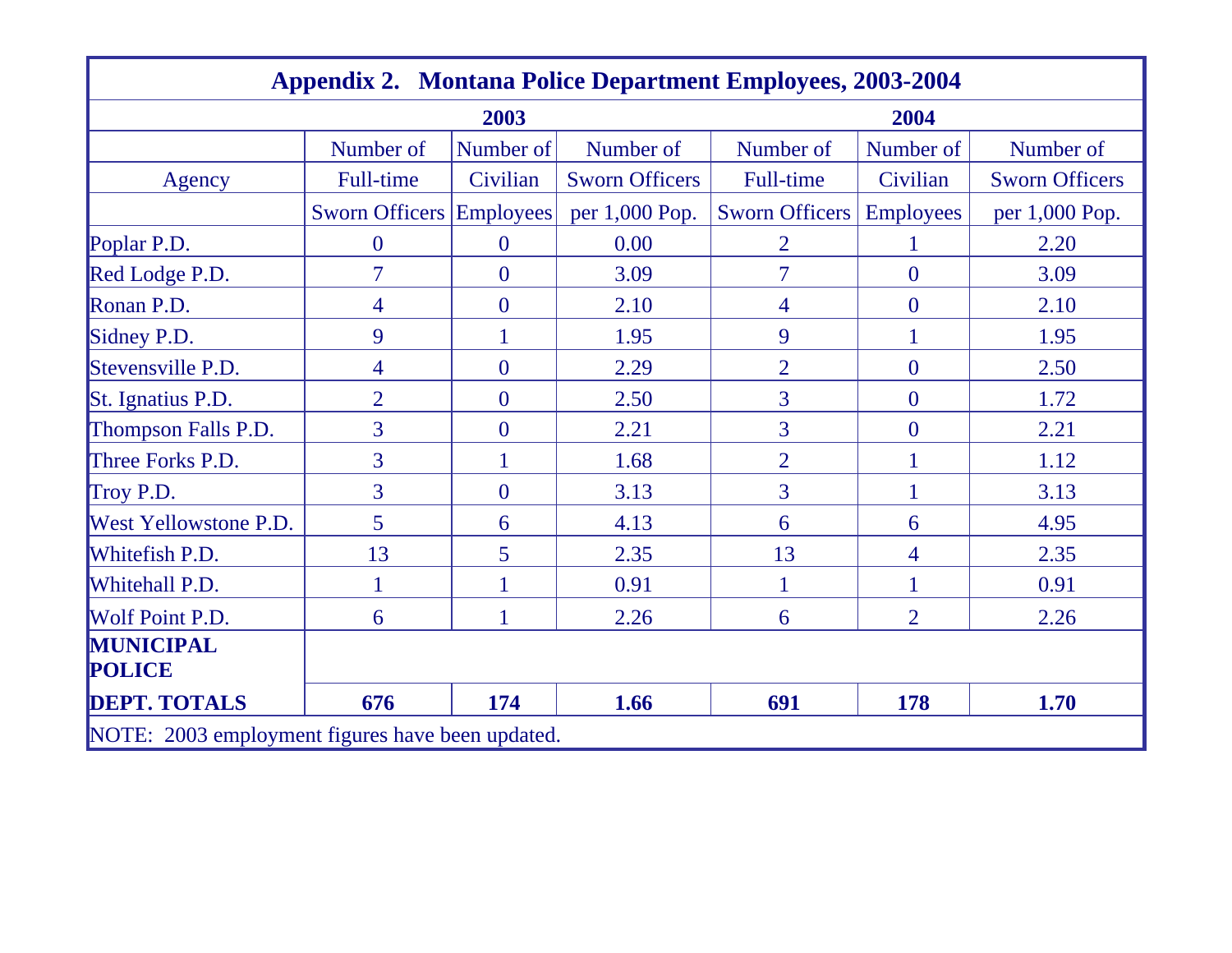| Appendix 3. Total Montana Law Enforcement Employees Per County, 2003-2004<br>19   |                                 |                |                       |                |                  |                       |  |
|-----------------------------------------------------------------------------------|---------------------------------|----------------|-----------------------|----------------|------------------|-----------------------|--|
| 2003                                                                              |                                 |                |                       |                | 2004             |                       |  |
|                                                                                   | Number of                       | Number of      | Number of             | Number of      | Number of        | Number of             |  |
| Agency                                                                            | Full-time                       | Civilian       | <b>Sworn Officers</b> | Full-time      | Civilian         | <b>Sworn Officers</b> |  |
|                                                                                   | <b>Sworn Officers Employees</b> |                | per 1,000 Pop.        | Sworn Officers | <b>Employees</b> | per 1,000 Pop.        |  |
| <b>Beaverhead County</b>                                                          | 15                              | 10             | 1.65                  | 15             | 10               | 1.65                  |  |
| <b>Big Horn County</b>                                                            | 15                              | 15             | 1.15                  | 13             | 15               | 1.00                  |  |
| <b>Blaine County</b>                                                              | 11                              | 8              | 1.58                  | 13             | 13               | 1.87                  |  |
| <b>Broadwater County</b>                                                          | $\overline{7}$                  | $\overline{3}$ | 1.59                  | $\overline{7}$ | 5                | 1.59                  |  |
| <b>Carbon County</b>                                                              | 19                              | 5              | 1.95                  | 18             | $\overline{4}$   | 1.84                  |  |
| <b>Carter County</b>                                                              | $\overline{3}$                  | $\overline{0}$ | 2.21                  | $\overline{4}$ | $\overline{0}$   | 2.95                  |  |
| <b>Cascade County</b>                                                             | 112                             | 136            | 1.40                  | 109            | 126              | 1.36                  |  |
| <b>Chouteau County</b>                                                            | 12                              | 6              | 2.14                  | 12             | $\overline{7}$   | 2.14                  |  |
| <b>Custer County</b>                                                              | 22                              | 10             | 1.92                  | 19             | 14               | 1.66                  |  |
| <b>Daniels County</b>                                                             | $\overline{3}$                  | 5              | 1.51                  | $\overline{3}$ | 5                | 1.51                  |  |
| <b>Dawson County</b>                                                              | 15                              | 49             | 1.71                  | 16             | 50               | 1.82                  |  |
| Deer Lodge County                                                                 | 17                              | 9              | 1.86                  | 17             | $\overline{7}$   | 1.86                  |  |
| <b>Fallon County</b>                                                              | 5                               | 6              | 1.83                  | $\overline{5}$ | $\mathbf{1}$     | 1.83                  |  |
| <b>Fergus County</b>                                                              | 21                              | 17             | 1.78                  | 22             | 15               | 1.87                  |  |
| <b>Flathead County</b>                                                            | 98                              | 74             | 1.26                  | 97             | 84               | 1.24                  |  |
| <b>Gallatin County</b>                                                            | 98                              | 51             | 1.36                  | 111            | 50               | 1.54                  |  |
| <b>Garfield County</b>                                                            | $\overline{3}$                  | $\mathbf{1}$   | 2.42                  | $\overline{3}$ | $\overline{0}$   | 2.42                  |  |
| <b>Glacier County</b>                                                             | 16                              | 10             | 1.21                  | 18             | 9                | 1.36                  |  |
| <b>Golden Valley County</b>                                                       | $\overline{2}$                  | $\overline{0}$ | 1.86                  | $\overline{2}$ | $\overline{0}$   | 1.86                  |  |
| <b>Granite County</b>                                                             | 5                               | $\overline{4}$ | 1.73                  | 5              | $\overline{4}$   | 1.73                  |  |
| NOTE: 2003 employment figures have been updated.<br><b>Continued on Next Page</b> |                                 |                |                       |                |                  |                       |  |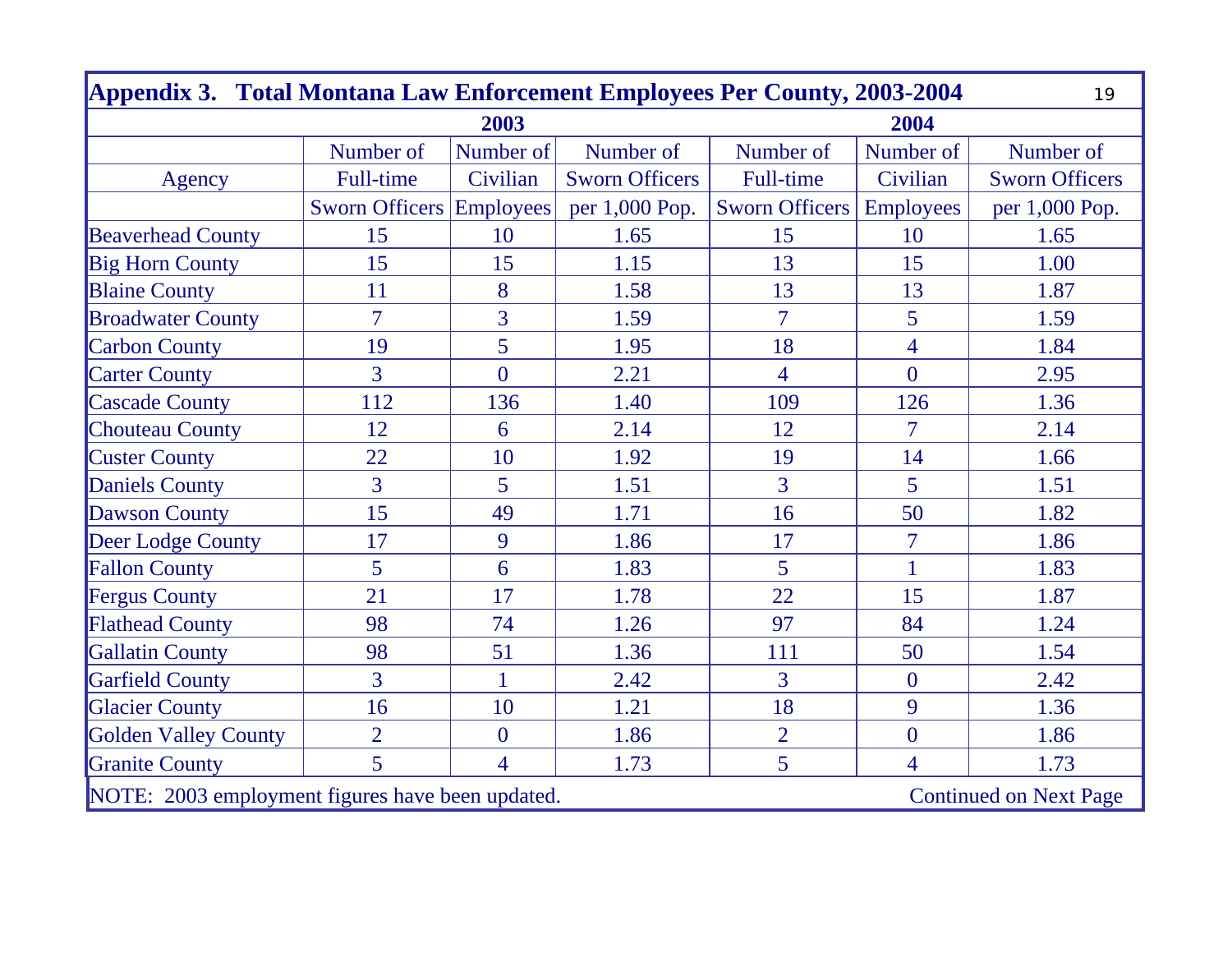| <b>Appendix 3. Total Montana Law Enforcement Employees Per County, 2003-2004</b>  |                       |                  |                       |                          |                  |                       |  |
|-----------------------------------------------------------------------------------|-----------------------|------------------|-----------------------|--------------------------|------------------|-----------------------|--|
|                                                                                   | 2004                  |                  |                       |                          |                  |                       |  |
|                                                                                   | Number of             | Number of        | Number of             | Number of                | Number of        | Number of             |  |
| Agency                                                                            | Full-time             | Civilian         | <b>Sworn Officers</b> | Full-time                | Civilian         | <b>Sworn Officers</b> |  |
|                                                                                   | <b>Sworn Officers</b> | <b>Employees</b> | per 1,000 Pop.        | Sworn Officers           | <b>Employees</b> | per 1,000 Pop.        |  |
| <b>Hill County</b>                                                                | 31                    | 19               | 1.88                  | 31                       | 20               | 1.88                  |  |
| <b>Jefferson County</b>                                                           | 13                    | 11               | 1.24                  | 14                       | $\overline{7}$   | 1.33                  |  |
| <b>Judith Basin County</b>                                                        | $\overline{4}$        | $\mathbf{1}$     | 1.74                  | $\overline{4}$           | $\mathbf{1}$     | 1.74                  |  |
| <b>Lake County</b>                                                                | 36                    | 30               | 1.33                  | 38                       | 27               | 1.40                  |  |
| Lewis & Clark County                                                              | 92                    | 46               | 1.61                  | 96                       | 46               | 1.68                  |  |
| <b>Liberty County</b>                                                             | $\overline{4}$        | 5                | 1.95                  | $\overline{4}$           | $\overline{4}$   | 1.95                  |  |
| <b>Lincoln County</b>                                                             | 30                    | 15               | 1.59                  | 30                       | 17               | 1.59                  |  |
| <b>Madison County</b>                                                             | $\overline{4}$        | $\overline{4}$   | 2.17                  | $\overline{\mathcal{A}}$ | 6                | 2.17                  |  |
| <b>McCone County</b>                                                              | $\overline{7}$        | $\overline{3}$   | 0.99                  | 8                        | $\overline{3}$   | 1.13                  |  |
| <b>Meagher County</b>                                                             | $\overline{4}$        | $\overline{4}$   | 2.04                  | $\overline{4}$           | $\overline{4}$   | 2.04                  |  |
| <b>Mineral County</b>                                                             | $\overline{7}$        | 11               | 1.82                  | $\overline{7}$           | 12               | 1.82                  |  |
| <b>Missoula County</b>                                                            | 134                   | 156              | 1.35                  | 141                      | 131              | 1.42                  |  |
| <b>Musselshell County</b>                                                         | $\overline{7}$        | $\overline{0}$   | 1.57                  | 6                        | $\overline{0}$   | 1.35                  |  |
| <b>Park County</b>                                                                | 25                    | 8                | 1.57                  | 26                       | $\overline{2}$   | 1.63                  |  |
| <b>Petroleum County</b>                                                           | $\mathbf{1}$          | $\overline{0}$   | 1.98                  | 1                        | $\overline{0}$   | 1.98                  |  |
| <b>Phillips County</b>                                                            | $\overline{7}$        | 9                | 1.61                  | $\overline{7}$           | $\overline{4}$   | 1.61                  |  |
| Pondera County                                                                    | 13                    | $\overline{7}$   | 2.07                  | 12                       | $\overline{2}$   | 1.91                  |  |
| <b>Powder River County</b>                                                        | $\overline{3}$        | $\overline{4}$   | 1.63                  | $\overline{3}$           | $\overline{4}$   | 1.63                  |  |
| <b>Powell County</b>                                                              | 11                    | 8                | 1.55                  | 10                       | 6                | 1.41                  |  |
| <b>Prairie County</b>                                                             | $\overline{3}$        | $\overline{0}$   | 2.50                  | $\overline{3}$           | $\overline{0}$   | 2.50                  |  |
| NOTE: 2003 employment figures have been updated.<br><b>Continued on Next Page</b> |                       |                  |                       |                          |                  |                       |  |